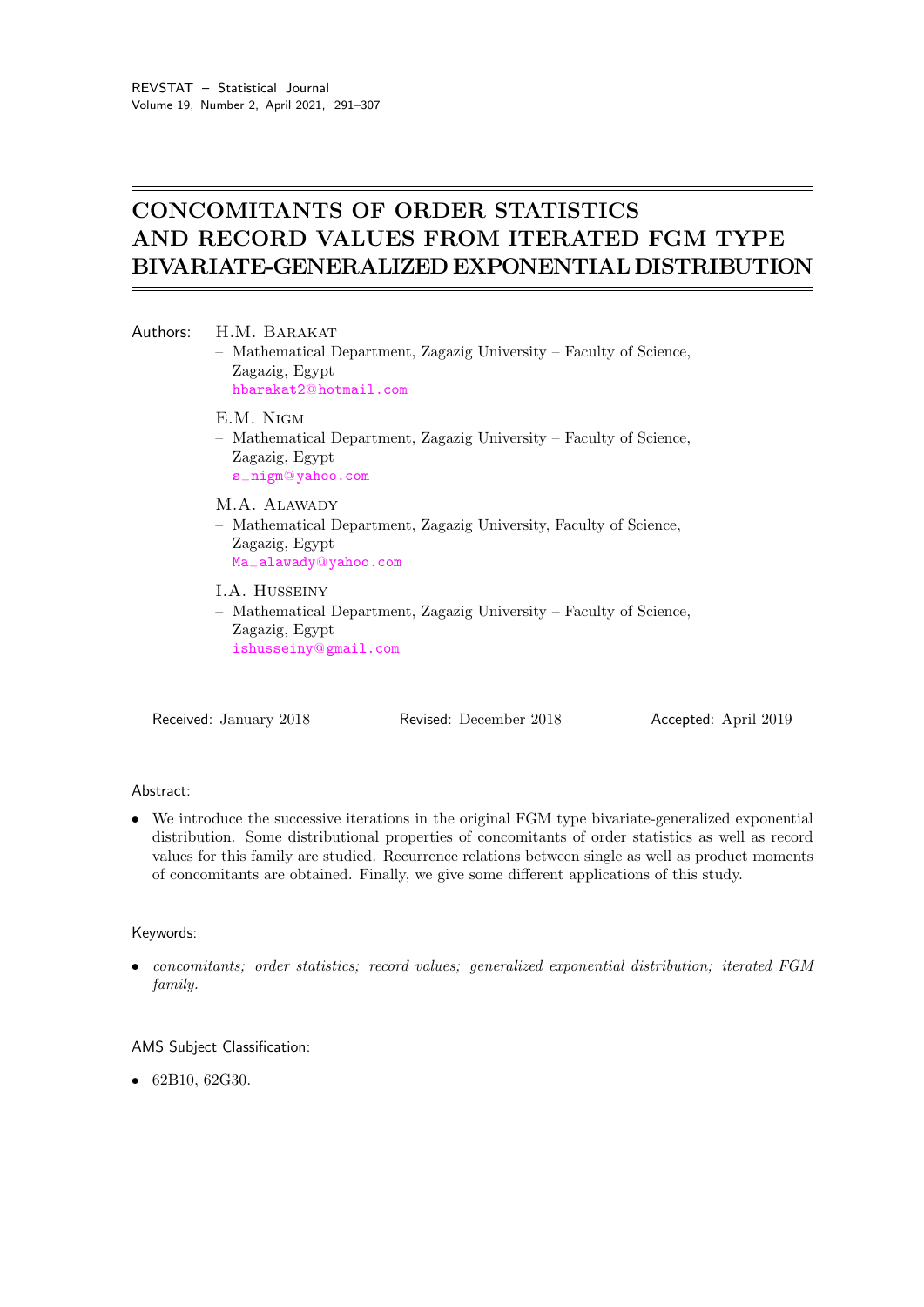# 1. INTRODUCTION

Ordered random variables (rv's) have attracted many researchers due to their applicability in many practical areas, like order statistics (os's) and record values. Both of os's and record values are used extensively in statistical models and inference, where they describe rv's arranged in order magnitude. The os's occur as a natural choice when dealing with floods, drought, earthquakes, etc. Also, record values arise naturally in many real life applications involving data related to sport, weather, and life testing studies. Actually, there is strong relation between the os and the record value models. For example, the record values provide the information about the maximum (minimum) value among all previously recorded observations, for more detail, see Arnold et al. [\[5\]](#page-14-0) (1998). The concept of concomitant os's, also called induced os's, is related to the ordering bivariate rv's. The concomitant os's arise when one sorts the members of a random sample according to corresponding values of an other random sample. The term concomitant of os's was first induced and applied extensively by David [\[13\]](#page-14-1) (1973). According to Hanif [\[22\]](#page-15-0) (2007) in collecting any data for an observation, several characteristics are often recorded, some of them are considered as primary and others can be observed from the primary data automatically. The latter one is called concomitant, for more detail see David and Nagaraja [\[14,](#page-14-2) [15\]](#page-14-3) (1998, 2003). The most important use of concomitants of record values arises in experiments, in which specified characteristic's measurements of an individual are made sequentially. Moreover, only values that exceed or fall below the current extreme value are recorded, so that only observations are bivariate record values, i.e., records and their concomitants. Some properties of concomitants of record values are discussed by Ahsanullah [\[1\]](#page-14-4) (2009) and Ahsanullah and Shakil [\[2\]](#page-14-5) (2013). Clearly, both concomitants of os's and record values are strongly relevant with a bivariate data that has a common bivariate distribution function (df). One of the most useful and popular bivariate df is the so-called Farlie–Gumbel–Morgenstern (FGM). The FGM df is defined by  $H(x, y) = F_X(x)F_Y(y)[1 + \alpha F_X(x)F_Y(y)],$  where  $F_X$  and  $F_Y$  are the marginals df's, while  $F_X$  and  $F_Y$  are the survival function of  $F_X$  and  $F_Y$ , respectively, and  $-1 \le \alpha \le 1$ . The FGM distribution is a flexible family useful in applications provided that the correlation between the variables is not too large. It can be utilized for arbitrary continuous marginals. The FGM df was originally introduced by Morgenstern [\[29\]](#page-15-1) (1956) for Cauchy marginals. In 1960 Gumbel [\[20\]](#page-15-2) investigated the same structure for exponential marginals. Also, in 1960, Farlie [\[18\]](#page-15-3), in connection with his investigations of the correlation coefficient, suggested a generalization of the bivariate form studied by Morgenstern and Gumbel. Huang and Kotz [\[25\]](#page-15-4) (1984) used successive iterations in the original FGM distribution to increase the correlation between components. As a particular case, the bivariate FGM with a single iteration is defined by

<span id="page-1-0"></span>(1.1) 
$$
F_{X,Y}(x,y) = F_X(x)F_Y(y)\Big[1 + \lambda \bar{F}_X(x)\bar{F}_Y(y) + \gamma F_X(x)F_Y(y)\bar{F}_X(x)\bar{F}_Y(y)\Big],
$$

denoted by FGM( $\lambda$ ,  $\gamma$ ). The corresponding probability density functions (pdf) is given by:

<span id="page-1-1"></span>(1.2) 
$$
f_{X,Y}(x,y) =
$$

$$
= f_X(x) f_Y(y) \left[ 1 + \lambda \left( 1 - 2F_X(x) \right) \left( 1 - 2F_Y(y) \right) + \gamma F_X(x) F_Y(y) \left( 2 - 3F_X(x) \right) \left( 2 - 3F_Y(y) \right) \right],
$$

where  $F_X(x)$  and  $F_Y(y)$  are df's, while  $f_X(x)$  and  $f_Y(y)$  are the pdf's of the rv's X and Y, respectively. When the two marginals  $F_X(x)$  and  $F_Y(y)$  are continuous, Huang and Kotz [\[25\]](#page-15-4) (1984) showed that the natural parameter space  $\Omega$  (the admissible set of the parameters  $\lambda$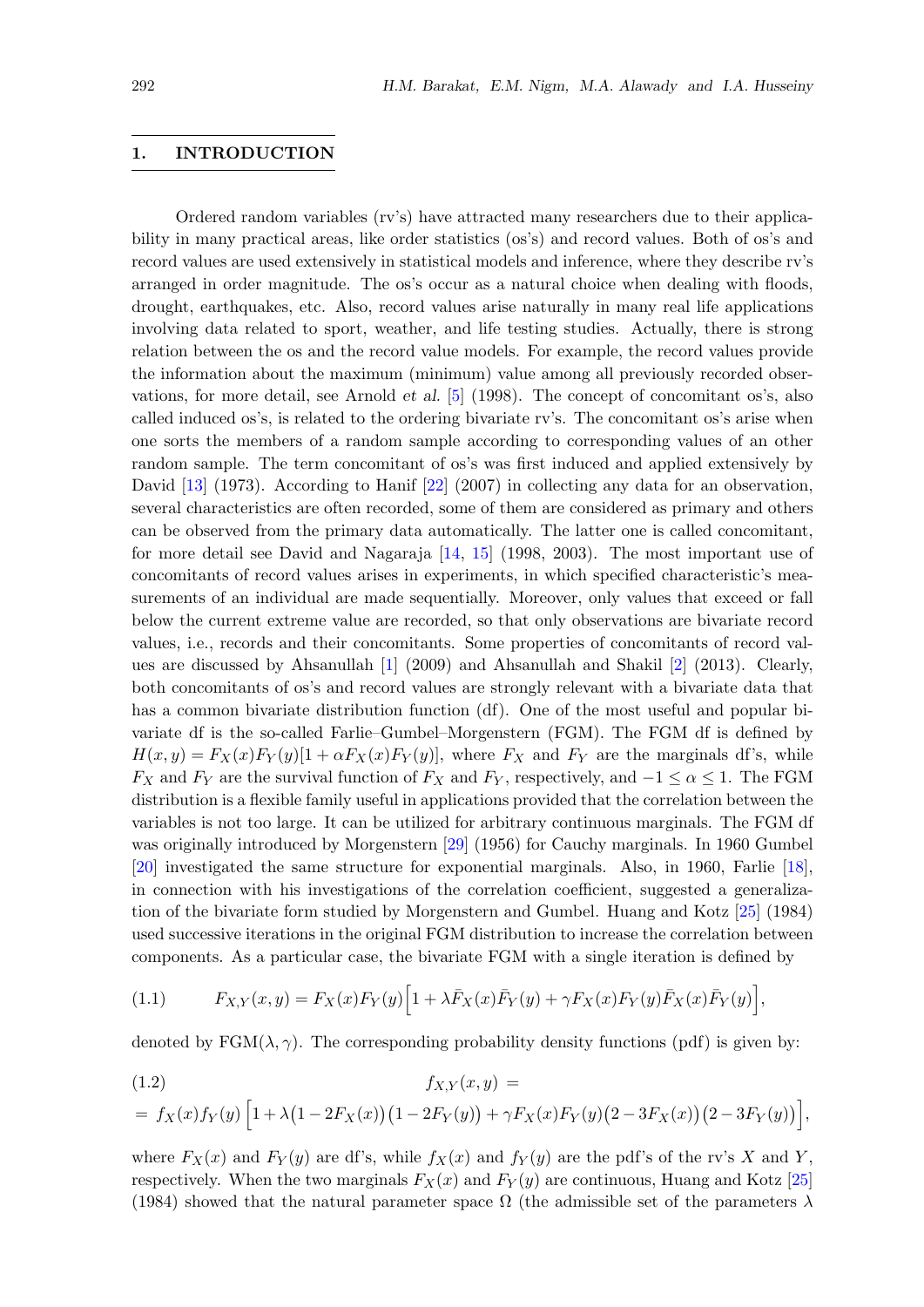and  $\gamma$  that makes  $F_{X,Y}(x, y)$  is a df) is convex, where  $\Omega = \{(\lambda, \gamma): -1 \leq \lambda \leq 1; \lambda + \gamma \geq -1;$  $\gamma \leq \frac{3-\lambda+\sqrt{9-6\lambda-3\lambda^2}}{2}$  $\left(\frac{2-6\lambda-3\lambda^2}{2}\right)$ . Moreover, when the marginals are uniform then, the correlation coefficient is  $\rho = \frac{\lambda}{3} + \frac{\gamma}{12}$  (cf. Huang and Kotz [\[26\]](#page-15-5), 1999). Finally, the maximal correlation coefficient attained for this family is  $\max \rho = 0.434$  versus  $\max \rho = \frac{1}{3} = 0.333$  achieved for  $\lambda = 1$  in the original FGM version. This fact gives a satisfactory motivation to deal with the model  $FGM(\lambda, \gamma)$  rather than the classical model FGM. The model  $FGM(\lambda, \gamma)$  provides a very general expression of a bivariate distribution from which members can be derived by substituting expressions of any desired set of marginal distributions. On the other hand, since both the bivariate df's and density are given in terms of marginals, it is easy to generate a random sample from the model  $FGM(\lambda, \gamma)$ . Thus members of this family can be used in simulation studies. Moreover, a number of properties results from the simple analytic form of the model FGM( $\lambda$ ,  $\gamma$ ), for example, rv's having a FGM( $\lambda$ ,  $\gamma$ ) are exchangeable whenever the marginal distributions are identical. Also, the model  $FGM(\lambda, \gamma)$  is closed with respect to monotonic increasing functions of rv's. Moreover, the system is closed with respect to mixtures of bivariate FGM( $\lambda$ ,  $\gamma$ ) df's having the same marginal distributions. the bivariate  $FGM(\lambda, \gamma)$  df's are specially suited to data situations describing weak dependence between the rv's  $X$  and  $Y$ . Measures of dependence vary over a larger range than for the classical FGM df's.

In this paper, we study the family  $FGM(\lambda, \gamma)$ , with generalized exponential (GE) marginals. The generalized exponential distribution (GE), a most attractive generalization of the exponential distribution, introduced by Gupta and Kundu [\[21\]](#page-15-6) (1999), has widespread interest and applications, e.g., it can be used quite effectively in analyzing many lifetime data, particularly in place of two-parameter gamma and two-parameter Weibull distributions. Many authors studied various properties of the GE, see for example, Ahsanullah et al.  $\left[3\right]$  (2013) and AL-Hussaini and Ahsanullah  $\left[4\right]$  (2015).

A continuous rv is said to be has the GE with scale parameter  $\theta > 0$  and shape parameter  $\alpha > 0$  (denoted by  $GE(\theta; \alpha)$ ), if the df and the corresponding pdf are given, for  $x > 0$ , respectively, by

$$
F_X(x) = (1 - \exp(-\theta x))^{\alpha}
$$

<span id="page-2-0"></span>and

(1.3) 
$$
f_X(x) = \alpha \theta \left(1 - \exp(-\theta x)\right)^{\alpha - 1} \exp(-\theta x).
$$

Gupta and Kundu [\[21\]](#page-15-6) (1999) showed that the k-th moment of  $GE(\theta; \alpha)$  is

$$
\mu_k = \frac{\alpha k!}{\theta^k} \sum_{i=0}^{\aleph(\alpha-1)} \frac{(-1)^i}{(i+1)^{k+1}} \begin{pmatrix} \alpha - 1 \\ i \end{pmatrix},
$$

where  $\aleph(x) = \infty$ , if x is non-integer and  $\aleph(x) = x$ , if x is integer. Furthermore, the mean, variance and moment generating function of  $GE(\theta; \alpha)$  are given by  $\mu_1 = E(X) = \frac{B(\alpha)}{\theta}$ ,  $Var(X) =$  $C(\alpha)$  $\frac{d^2(\alpha)}{\theta^2}$  and  $M_X(t) = \alpha \beta(\alpha, 1 - \frac{t}{\theta})$  $\frac{t}{\theta}$ ), respectively, where  $B(\alpha) = \Psi(\alpha + 1) - \Psi(1)$ ,  $C(\alpha) = \Psi'(1) - \Psi(1)$  $\Psi'(\alpha+1), \beta(a,b) = \frac{\Gamma(a)\Gamma(b)}{\Gamma(a+b)}$  and  $\Psi(\cdot)$  is the digamma function, while  $\Psi'(\cdot)$  is its derivation  $(\Psi'(\cdot))$  is known as the trigamma function). Tahmasebi and Jafari [\[38\]](#page-16-0) (2015) studied some properties of the classical FGM type bivariate GE df. Moreover, Tahmasebi and Jafari [\[38\]](#page-16-0) (2015) studied some distributional properties of concomitants of os's as well as record values of this df.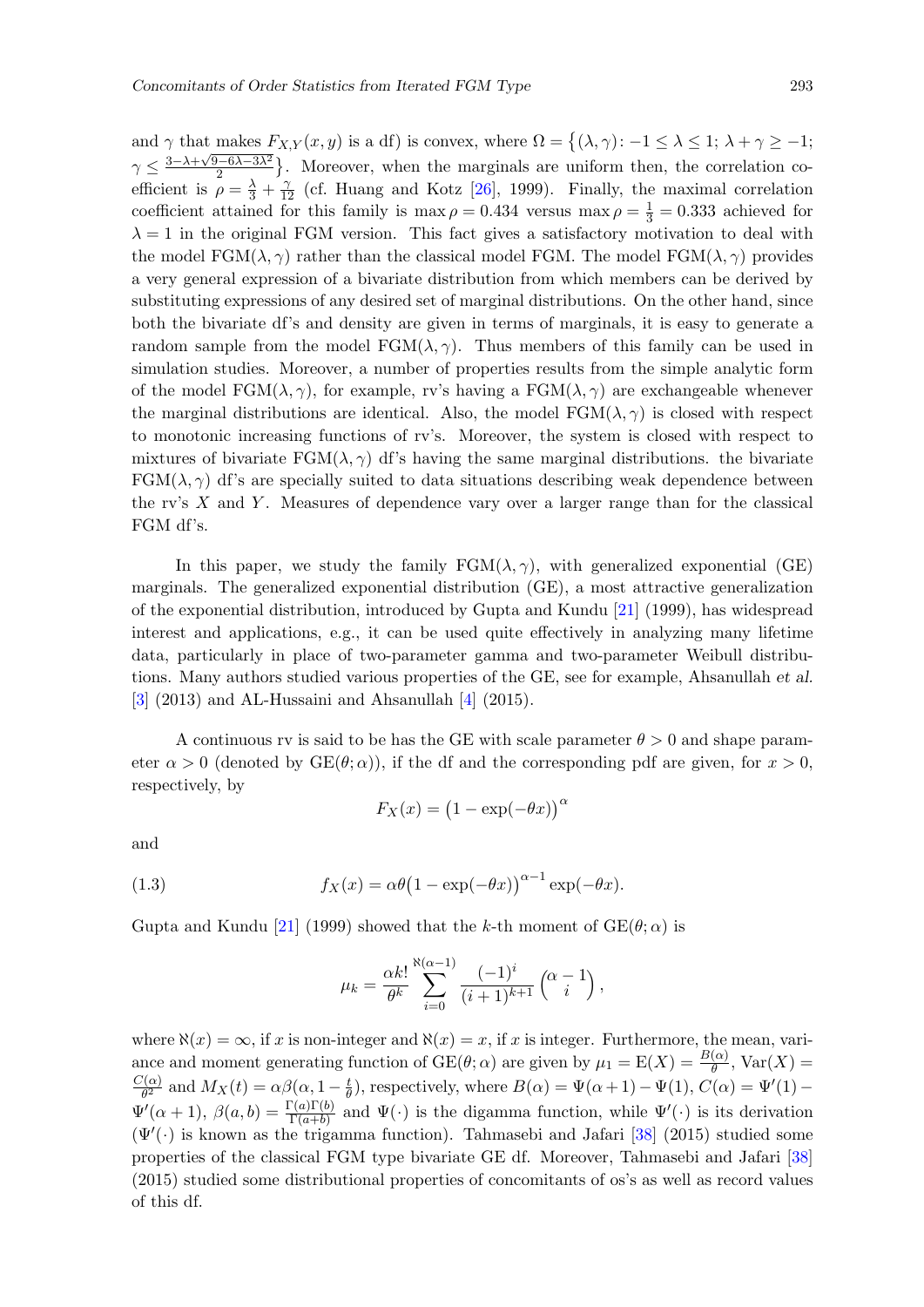In this paper, the result of Tahmasebi and Jafari [\[38\]](#page-16-0) (2015) is extended to  $\text{FGM}(\lambda, \gamma)$ family with two marginals  $F_X$  and  $F_Y$ , where  $X \sim \text{GE}(\theta_1; \alpha_1)$  and  $Y \sim \text{GE}(\theta_2; \alpha_2)$  (denoted by FGM( $\lambda, \gamma : \theta_1, \alpha_1; \theta_2, \alpha_2$ )). Moreover, some new results, which were not obtained by Tahmasebi and Jafari [\[38\]](#page-16-0) (2015) for FGM family, are given such as recurrence relations for the single, as well as the product, moments of bivariate concomitants of os's, the concomitant rank-os's, and the asymptotic behavior of the concomitants of os's. It is worth mentioning that, the same problem tackled by Barakat et al.  $[7, 6]$  $[7, 6]$  $[7, 6]$  (2019, 2018) for the Huang– Kotz FGM and Bairamov–Kotz–Becki FGM with GE marginals, respectively. Moreover, the  $FGM(\lambda, \gamma : \theta_1, \alpha_1; \theta_2, \alpha_2)$  is not a special case of any of the latter models. Nowadays, we can find several recent relevant works on this subject. Among these works are Tahmasebi and Behboodian [\[36\]](#page-15-7) (2012), Tahmasebi and Jafari [\[37\]](#page-15-8) (2014) and Tahmasebi et al. [\[39,](#page-16-1) [40\]](#page-16-2) (2015, 2016).

### <span id="page-3-2"></span>2. THE FGM( $\lambda$ ,  $\gamma$ :  $\theta_1$ ,  $\alpha_1$ ;  $\theta_2$ ,  $\alpha_2$ ) FAMILY AND SOME OF ITS PROPERTIES

The joint df and pdf of  $(X, Y)$  are defined by [\(1.1\)](#page-1-0) and [\(1.2\)](#page-1-1), respectively, where  $X \sim$  $GE(\theta_1;\alpha_1)$  and  $Y \sim GE(\theta_2;\alpha_2)$ . Thus, it is easy to show that the  $(n,m)$ -th joint moments the of  $FGM(\lambda, \gamma: \theta_1, \alpha_1; \theta_2, \alpha_2)$  family is given by

(2.1) 
$$
E(X^n Y^m) = E(X^n)E(Y^m) + \lambda (E(X^n) - E(U_1^n)) (E(Y^m) - E(V_1^m)) + \gamma (E(U_1^n) - E(U_2^n)) (E(V_1^m) - E(V_2^m)), \quad n, m = 1, 2, ...,
$$

where  $U_1 \sim \text{GE}(\theta_1; 2\alpha_1), U_2 \sim \text{GE}(\theta_1; 3\alpha_1), V_1 \sim \text{GE}(\theta_2; 2\alpha_2)$  and  $V_2 \sim \text{GE}(\theta_2; 3\alpha_2)$ . Thus, by combining  $(2.1)$  and  $(1.3)$ , we get

<span id="page-3-0"></span>
$$
E(XY) = \frac{B(\alpha_1)B(\alpha_2) + \lambda D(2\alpha_1)D(2\alpha_2) + \gamma D(3\alpha_1)D(3\alpha_2)}{\theta_1 \theta_2},
$$

where  $D((k+1)\alpha) = B((k+1)\alpha) - B(k\alpha)$ ,  $k = 1, 2$ . Therefore, the coefficient of correlation between  $X$  and  $Y$  is

$$
\rho_{X,Y} = \frac{\lambda D(2\alpha_1)D(2\alpha_2) + \gamma D(3\alpha_1)D(3\alpha_2)}{\sqrt{C(\alpha_1)C(\alpha_2)}} = \lambda g_1(\alpha_1, \alpha_2) + \gamma g_2(\alpha_1, \alpha_2).
$$

Clearly, the function  $g_1(\alpha_1, \alpha_2)$  and  $g_2(\alpha_1, \alpha_2)$  is increasing and positive function with respect to each of  $\alpha_i$ ,  $i = 1, 2$ . Therefore, if  $\lambda, \gamma > 0$ , then  $\rho_{X,Y}$  is increasing and positive function and if  $\lambda, \gamma < 0$ , then  $\rho_{X,Y}$  is decreasing and negative function with respect to each of  $\alpha_1$  and  $\alpha_2$ . Moreover, we can show that  $\lim_{\substack{\alpha_1 \to \infty \\ \alpha_2 \to \infty}} g_1(\alpha_1, \alpha_2) = \frac{6(\log(2))^2}{\pi^2}$ ,  $\lim_{\substack{\alpha_1 \to \infty \\ \alpha_2 \to \infty}} g_2(\alpha_1, \alpha_2) = \frac{6(\log(\frac{3}{2}))^2}{\pi^2}$ ,  $\lim_{\alpha_1 \to 0^+} g_1(\alpha_1, \alpha_2) = 0$  and  $\lim_{\alpha_1 \to 0^+} g_2(\alpha_1, \alpha_2) = 0$ . Therefore, max  $\rho_{X,Y} = 0.392$  at corner  $\alpha_2 \rightarrow 0^+$   $\alpha_2 \rightarrow 0^+$ point  $(\lambda, \gamma) = (1, 1)$  and  $\min \rho_{X,Y} = -0.292$  at corner point  $(\lambda, \gamma) = (-1, 0)$ .

<span id="page-3-1"></span>The conditional df of Y given  $X = x$  is given by

(2.2) 
$$
F_{Y|X}(y|x) = F_Y(y) \Big[ 1 + \lambda \big( 1 - F_Y(y) \big) \big( 1 - 2F_X(x) \big) - \gamma F_X(x) F_Y(y) \big( 1 - F_Y(y) \big) \big( 2 - 3F_X(x) \big) \Big].
$$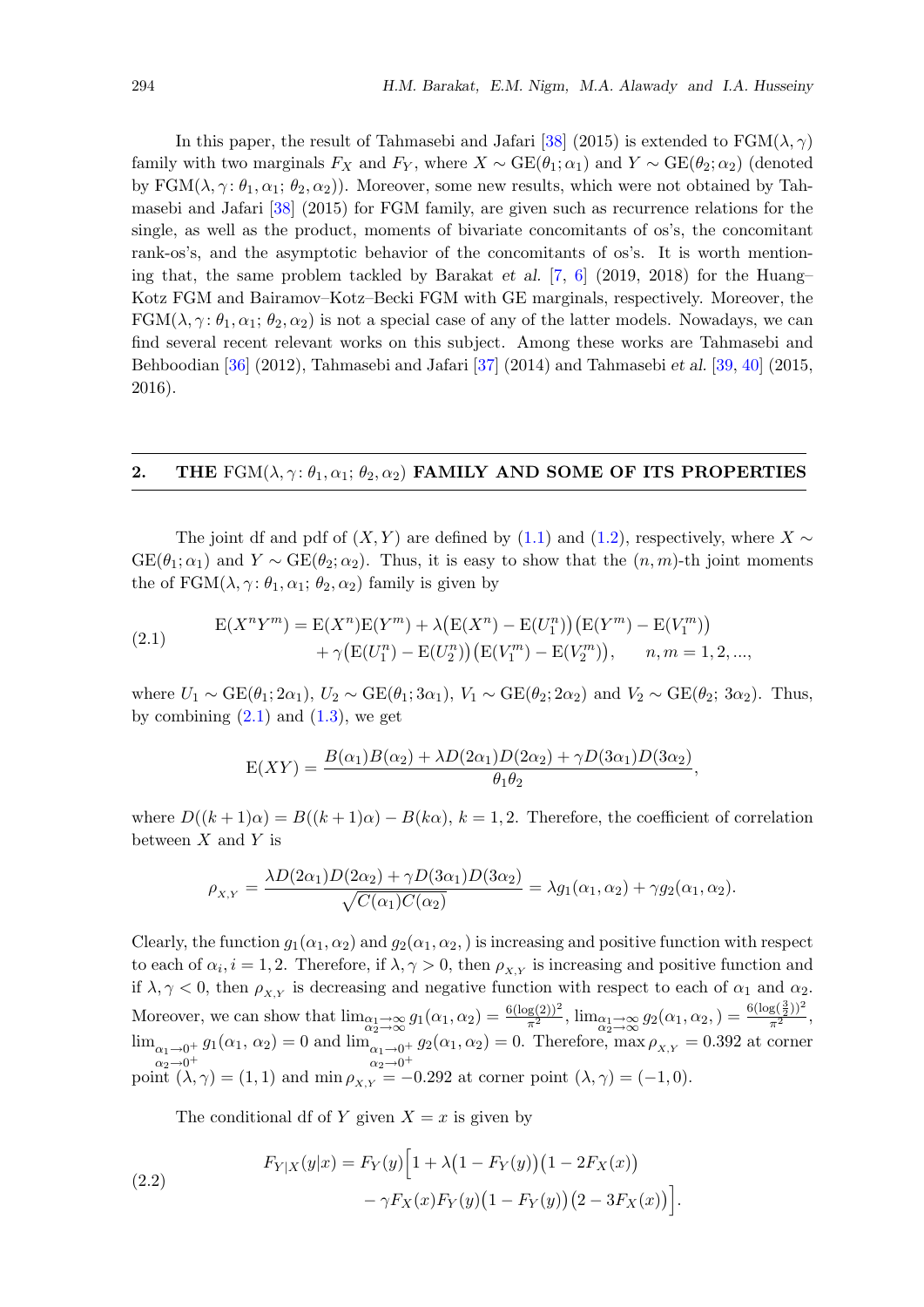<span id="page-4-3"></span>Therefore, the regression curve of Y given  $X = x$  for  $FGM(\lambda, \gamma : \theta_1, \alpha_1; \theta_2, \alpha_2)$  is

$$
E(Y|X = x) = E(Y) + \lambda (1 - 2F_X(x)) (E(Y) - E(V_1))
$$
  
+  $\gamma F_X(x) (2 - 3F_X(x)) (E(V_1) - E(V_2))$   
=  $\frac{1}{\theta_2} [B(\alpha_2) + \lambda D(2\alpha_2) (2F_X(x) - 1) + \gamma F_X(x) D(3\alpha_2) (3F_X(x) - 2)],$ 

where  $V_1 \sim \text{GE}(\theta_2; 2\alpha_2)$  and  $V_2 \sim \text{GE}(\theta_2; 3\alpha_2)$  and the conditional expectation is non-linear with respect to  $x$ .

# 3. CONCOMITANTS OF OS'S BASED ON  $FGM(\lambda, \gamma: \theta_1, \alpha_1; \theta_2, \alpha_2)$

Suppose  $(X_i, Y_i)$ ,  $i = 1, 2, ..., n$ , is a random sample from a bivariate df  $F_{X,Y}(x, y)$ . If we order the sample by the X-variate, and obtain the os's,  $X_{1:n} \leq X_{1:n} \leq \cdots \leq X_{n:n}$ , for the X sample, then the Y-variate associated with the r-th order statistic  $X_{r:n}$  is called the concomitant of the r-th order statistic, and is denoted by  $Y_{[r:n]}$ .

Let  $X \sim \text{GE}(\theta_1; \alpha_1)$  and  $Y \sim \text{GE}(\theta_2; \alpha_2)$ . Since the conditional pdf of  $Y_{[r:n]}$  given  $X_{[r:n]} = x$  is  $f_{Y_{[r:n]}|X_{r:n}}(y|x) = f_{Y|X}(y|x)$  (cf. Galambos [\[19\]](#page-15-9), 1987, see also Tahmasebi and Jafari [\[38\]](#page-16-0), 2015), then the pdf of  $Y_{[r:n]}$  is given by

(3.1) 
$$
f_{[r:n]}(y) = f_Y(y) + \left[ \lambda \big(f_Y(y) - f_{V_1}(y)\big) + \gamma \big(f_{V_2}(y) - f_{V_1}(y)\big)\right] \Delta_{r,n}^{(1)} + \left[ \gamma \big(f_{V_1}(y) - f_{V_2}(y)\big)\right] \Delta_{r,n}^{(2)},
$$

where

<span id="page-4-2"></span>
$$
\Delta_{r,n}^{(i)} = \frac{\beta(r,n-r+1) - (i+1)\beta(r+i,n-r+1)}{\beta(r,n-r+1)}, \quad i = 1, 2.
$$

Therefore, the moment generating function of  $Y_{[r:n]}$  is given by

$$
M_{[r:n]}(t) = \alpha_2 \left[ \beta \left( \alpha_2, 1 - \frac{t}{\theta_2} \right) + \lambda \Delta_{r,n}^{(1)} \left( \beta \left( \alpha_2, 1 - \frac{t}{\theta_2} \right) - \beta \left( 2\alpha_2, 1 - \frac{t}{\theta_2} \right) \right) + \gamma \Delta_{r,n}^{(2)} \left( \beta \left( 2\alpha_2, 1 - \frac{t}{\theta_2} \right) - \beta \left( 3\alpha_2, 1 - \frac{t}{\theta_2} \right) \right) \right].
$$

Consequently, the k-th moment of  $Y_{[r:n]}$  is given by

<span id="page-4-0"></span>
$$
\mu_{[r:n]}^{(k)} = \mathbb{E}[Y_{[r:n]}^k] = \mathbb{E}[Y^k] + \Delta_{r,n}^{(1)} (\gamma (\mathbb{E}[V_2^k] - \mathbb{E}[V_1^k]) - \lambda (\mathbb{E}[V_1^k] - \mathbb{E}[Y^k])) - \gamma \Delta_{r,n}^{(2)} (\mathbb{E}[V_2^k] - \mathbb{E}[V_1^k]).
$$

Moreover, the mean of  $Y_{[r:n]}$ :

<span id="page-4-1"></span>(3.2) 
$$
\mu_{[r:n]} = \mu_{[r:n]}^{(1)} = \frac{1}{\theta_2} \left[ B(\alpha_2) + \Delta_{r,n}^{(1)} (\gamma D(3\alpha_2) - \lambda D(2\alpha_2)) - \gamma \Delta_{r,n}^{(2)} D(3\alpha_2) \right].
$$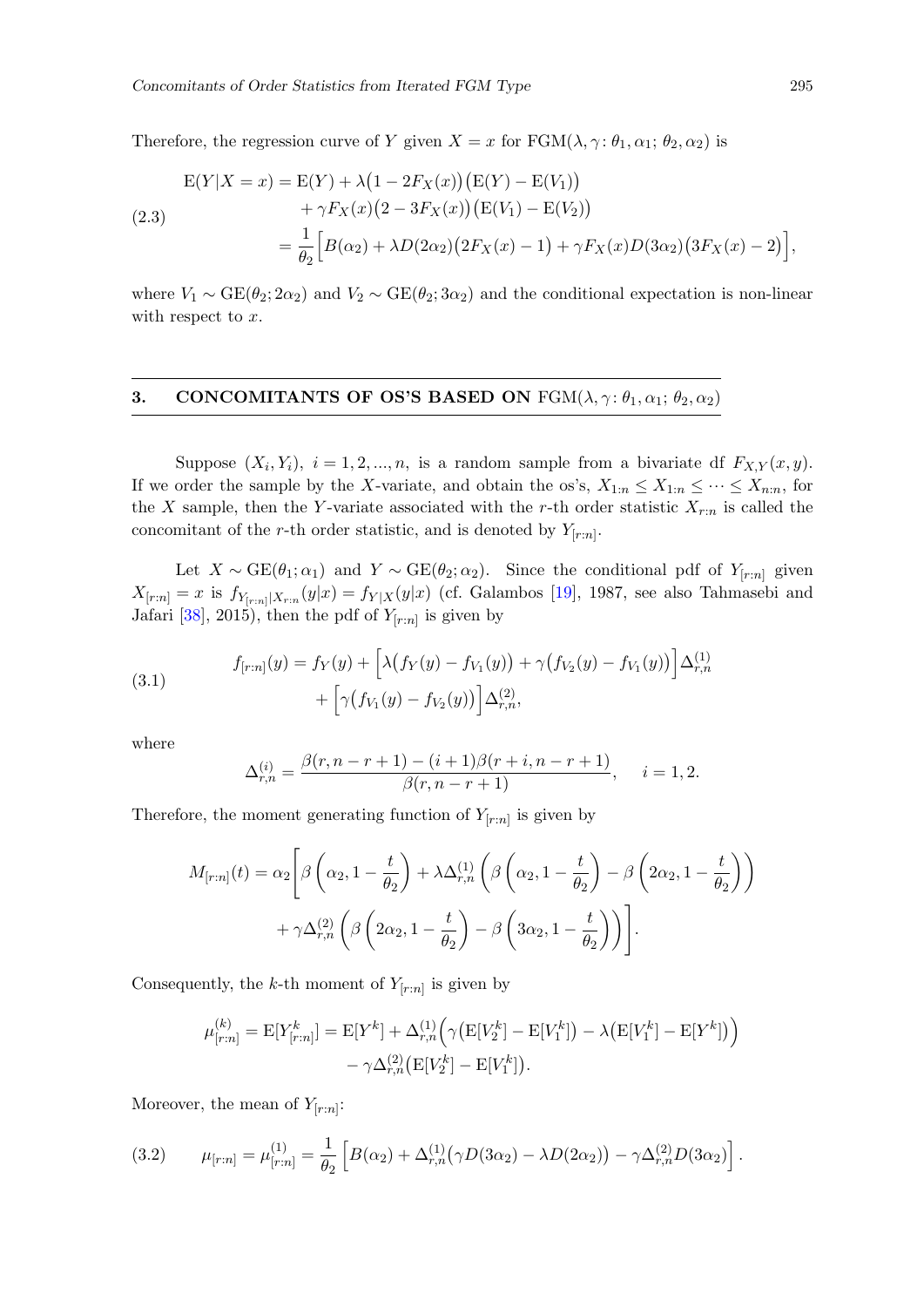**Theorem 3.1.** For any  $1 \le r \le n-3$ , we get

$$
\left[ (n+2)A(\lambda,\gamma) - 3(r+1)\gamma D(3\alpha_2) \right] \mu_{[r+2:n]} =
$$
\n
$$
= \left[ 2(n+2)A(\lambda,\gamma) - 3(2r+3)\gamma D(3\alpha_2) \right] \mu_{[r+1:n]} - \left[ (n+2)A(\lambda,\gamma) - 3(r-2)\gamma D(3\alpha_2) \right] \mu_{[r:n]}.
$$

Moreover, for all  $n > 2$ , we get

$$
\[A(\lambda,\gamma)(2 - n(n+1)) - 3(r+1)(n-1)\gamma D(3\alpha_2)\] \mu_{[r:n]} =
$$
  
=  $(n+2)\Big[A(\lambda,\gamma)(n+1) + 3(r+1) + 3(r+1)\gamma D(3\alpha_2)\Big] \mu_{[r:n-2]} - \Big[2A(\lambda,\gamma)(n+2) + 3(r+1)(2n+1)\gamma D(3\alpha_2)\Big] \mu_{[r:n-1]},$ 

where  $A(\lambda, \gamma) = \gamma D(3\alpha_2) - \lambda D(2\alpha_2)$ .

<span id="page-5-0"></span>**Proof:** It is easy, after some algebra, to show that the mean  $\mu_{[r:n]}$ , defined by  $(3.2)$ , satisfies the following relation:

$$
(3.3) \qquad \frac{\mu_{[r+2:n]} - \mu_{[r:n]}}{\mu_{[r+1:n]} - \mu_{[r:n]}} = \frac{A(\lambda, \gamma) \left(\Delta_{r+2,n}^{(1)} - \Delta_{r,n}^{(1)}\right) + \gamma D(3\alpha_2) \left(\Delta_{r+2,n}^{(2)} - \Delta_{r,n}^{(2)}\right)}{A(\lambda, \gamma) \left(\Delta_{r+1,n}^{(1)} - \Delta_{r,n}^{(1)}\right) + \gamma D(3\alpha_2) \left(\Delta_{r+1,n}^{(2)} - \Delta_{r,n}^{(2)}\right)}.
$$

On the other hand, we can check that  $\Delta_{r+2,n}^{(1)} - \Delta_{r,n}^{(1)} = \frac{-4}{n+1}$ ,  $\Delta_{r+1,n}^{(1)} - \Delta_{r,n}^{(1)} = \frac{-2}{n+1}$ ,  $\Delta_{r+2,n}^{(2)} - \Delta_{r+1,n}^{(2)} = \frac{-2}{n+1}$  $\Delta_{r,n}^{(2)} = \frac{-12r-18}{(n+1)(n+2)}$  and  $\Delta_{r+1,n}^{(2)} - \Delta_{r,n}^{(2)} = \frac{-6r-6}{(n+1)(n+2)}$ . Thus, by combining the last four relations with  $(3.3)$ , we get first recurrence relation in Theorem [3.1.](#page-4-1) Also, we can easily check that  $\Delta_{r,n}^{(1)} - \Delta_{r,n-2}^{(1)} = \frac{4r}{(n-1)(n+1)}, \ \Delta_{r,n-1}^{(1)} - \Delta_{r,n-2}^{(1)} = \frac{2r}{n(n-1)}, \ \Delta_{r,n}^{(2)} - \Delta_{r,n-2}^{(2)} = \frac{6r(r+1)(2n+1)}{n(n-1)(n+1)(n+2)}$  and  $\Delta_{r,n-1}^{(2)} - \Delta_{r,n-2}^{(1)} = \frac{6r(r+1)}{n(n-1)(n+1)}$ . The last four relation and the relation [\(3.2\)](#page-4-0) imply the second recurrence relation of the theorem. This completes the proof.

**Remark [3.1](#page-4-1).** By putting  $\gamma = 0$  in the two recurrence relations defined in Theorem 3.1 (note that  $A(\lambda, 0) = 0$ ), we get the two corresponding recurrence relations defined in Theorem 3.1 of Barakat *et al.* [\[7\]](#page-14-8) (2019), at  $p = 1$ .

<span id="page-5-1"></span>By multiplying the both sides of [\(3.1\)](#page-4-2) by  $(y - \mu_{[r:n]})^2$  and integrating, we obtain the variance of  $Y_{[r:n]}$  as

$$
\sigma_{[r:n]}^2 = \frac{1}{\theta_2^2} \Big[ (1 + \pi_1) \big( C(\alpha_2) - \pi_1 B^2(2\alpha_2) \big) + (\pi_2 - \pi_1) \big( C(2\alpha_2) + B^2(2\alpha_2) \big) \n- B^2(2\alpha_2)(\pi_1 + \pi_2)^2 + \pi_2 \big( C(3\alpha_2) - B^2(3\alpha_2)(1 + \pi_2) \big) - 2B(\alpha_2)B(2\alpha_2)\pi_3 \n- 2B(\alpha_2)B(3\alpha_2)\pi_2(1 + \pi_1) - 2B(2\alpha_2)B(3\alpha_2)\pi_2(\pi_1 + \pi_2) \Big],
$$

where  $\pi_1 = \lambda \Delta_{r,n}^{(1)}$ ,  $\pi_2 = \gamma \Delta_{r,n}^{(2)}$  and  $\pi_3 = \pi_1(1 + \pi_1) + \pi_2(1 + \pi_1)$ .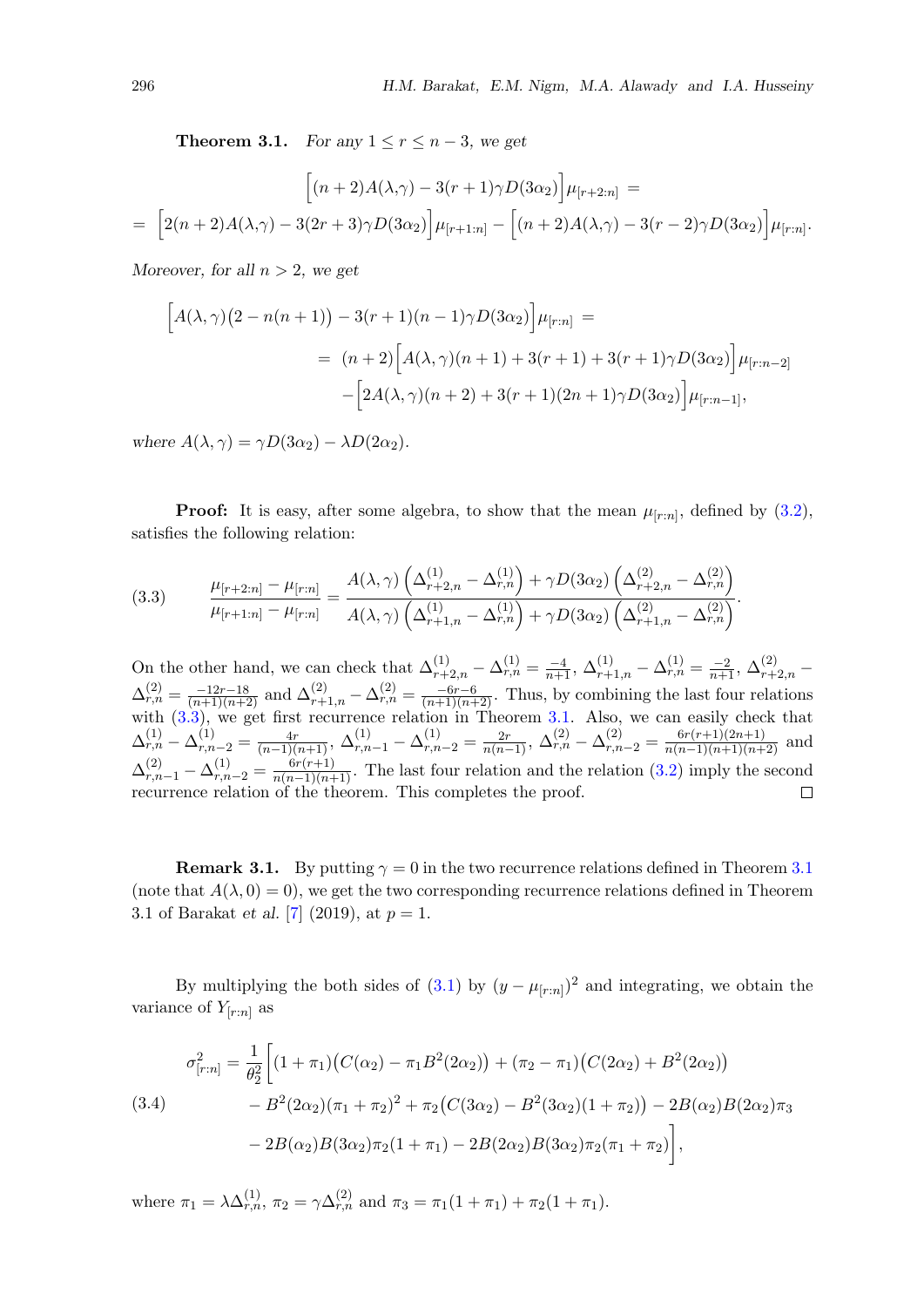# 3.1. Joint df of concomitants of os's based on  $FGM(\lambda, \gamma: \theta_1, \alpha_1; \theta_2, \alpha_2)$

The joint pdf of concomitants  $Y_{[r:n]}$  and  $Y_{[s:n]}$ ,  $r < s$ , is (cf. Tahmasebi and Jafari [\[38\]](#page-16-0), 2015)

$$
f_{[r,s:n]}(y_1, y_2) = \int_0^\infty \int_0^{x_2} f_{Y|X}(y_1|x_1) f_{Y|X}(y_2|x_2) f_{r,s:n}(x_1, x_2) dx_1 dx_2,
$$

where  $\beta(a, b, c) = \frac{\Gamma(a)\Gamma(b)\Gamma(c)}{\Gamma(a+b+c)}$  and

$$
f_{r,s:n}(x_1, x_2) = \frac{1}{\beta(r, s-r, n-s+1)} F_X^{r-1}(x_1)
$$
  
 
$$
\times (F_X(x_2) - F_X(x_1))^{s-r-1} (1 - F_X(x_2))^{n-s} f_X(x_1) f_X(x_2), \quad x_1 < x_2.
$$

<span id="page-6-0"></span>Therefore,

$$
f_{[r,s:n]}(y_1, y_2) = \int_0^\infty \int_0^{x_2} f_Y(y_1) \Big[ 1 + \lambda \big( 1 - 2F_X(x_1) \big) \big( 1 - 2F_Y(y_1) \big) + \gamma F_X(x_1) F_Y(y_1) \big( 2 - 3F_X(x_1) \big) \big( 2 - 3F_Y(y_1) \big) \Big] \Big[ f_Y(y_2) \Big[ 1 + \lambda \big( 1 - 2F_X(x_2) \big) \times \big( 1 - 2F_Y(y_2) \big) + \gamma F_X(x_2) F_Y(y_2) \big( 2 - 3F_X(x_2) \big) \big( 2 - 3F_Y(y_2) \big) \Big] \Big] \times \left[ \frac{F_X^{r-1}(x_1) \big( F_X(x_2) - F_X(x_1) \big)^{s-r-1} \big( 1 - F_X(x_2) \big)^{n-s}}{\beta(r, s-r, n-s+1)} f_X(x_1) f_X(x_2) \right] dx_1 dx_2.
$$

On the other hand, after some algebra we can write the joint pdf  $f_{[r,s:n]}(y_1, y_2)$ , defined by [\(3.5\)](#page-6-0), in the following compact form:

$$
f_{[r,s:n]}(y_1, y_2) = f_Y(y_1) f_Y(y_2) \Big[ 1 + \lambda \big( 1 - 2F_Y(y_1) \big) I_1 + \lambda \big( 1 - 2F_Y(y_2) \big) I_2
$$
  
+  $\lambda^2 \big( 1 - 2F_Y(y_1) \big) \big( 1 - 2F_Y(y_2) \big) I_3 + \gamma F_Y(y_1) \big( 2 - 3F_Y(y_1) \big) I_4$   
+  $\gamma F_Y(y_2) \big( 2 - 3F_Y(y_2) \big) I_5 + \gamma^2 F_Y(y_1) F_Y(y_2) \big( 2 - 3F_Y(y_1) \big) \big( 2 - 3F_Y(y_2) \big) I_6$   
+  $\lambda \gamma F_Y(y_2) \big( 1 - 2F_Y(y_1) \big) \big( 2 - 3F_Y(y_2) \big) I_7$   
+  $\lambda \gamma F_Y(y_1) \big( 1 - 2F_Y(y_2) \big) \big( 2 - 3F_Y(y_1) \big) I_8 \Big],$ 

where  $I_1 = \Delta_{r,s,n}^{(1)}$ ,  $I_2 = \Delta_{r,s,n}^{(2)}$ ,  $I_3 = \Delta_{r,s,n}^{(1)} + \Delta_{r,s,n}^{(2)} - \Delta_{r,s,n}^{(3)}$ ,  $I_4 = \Delta_{r,s,n}^{(4)} - \Delta_{r,s,n}^{(1)}$ ,  $I_5 = \Delta_{r,s,n}^{(5)} - \Delta_{r,s,n}^{(2)}$  $I_6 = \left(\Delta_{r,s,n}^{(6)} + \Delta_{r,s,n}^{(7)}\right) - \left(\Delta_{r,s,n}^{(3)} - \Delta_{r,s,n}^{(8)}\right), I_7 = \Delta_{r,s,n}^{(5)} - \Delta_{r,s,n}^{(2)} + \Delta_{r,s,n}^{(3)} - \Delta_{r,s,n}^{(7)}$  and  $I_8 = \Delta_{r,s,n}^{(4)} - \Delta_{r,s,n}^{(5)}$  $\Delta_{r,s,n}^{(1)} + \Delta_{r,s,n}^{(3)} - \Delta_{r,s,n}^{(6)}$ . Moreover,

$$
\Delta_{r,s,n}^{(i)} = \frac{\beta(r,s-r,n-s+1) - (p_i+1)\beta(r+p_i,s-r,n-s+1)}{\beta(r,s-r,n-s+1)}, \quad i = 1,4,
$$
  
\n
$$
\Delta_{r,s,n}^{(i)} = \frac{\beta(r,s-r,n-s+1) - (p_i+1)\beta(s+p_i,n-s+1)\beta(r,s-r)}{\beta(r,s-r,n-s+1)}, \quad i = 2,5,
$$
  
\n
$$
\Delta_{r,s,n}^{(i)} = \frac{\beta(r,s-r,n-s+1) - (p_i+1)^2\beta(s+2p_i,n-s+1)\beta(r+p_i,s-r)}{\beta(r,s-r,n-s+1)}, \quad i = 3,8,
$$
  
\n
$$
\Delta_{r,s,n}^{(i)} = \frac{\beta(r,s-r,n-s+1) - 6\beta(s+3,n-s+1)\beta(r+p_i,s-r)}{\beta(r,s-r,n-s+1)}, \quad i = 6,7,
$$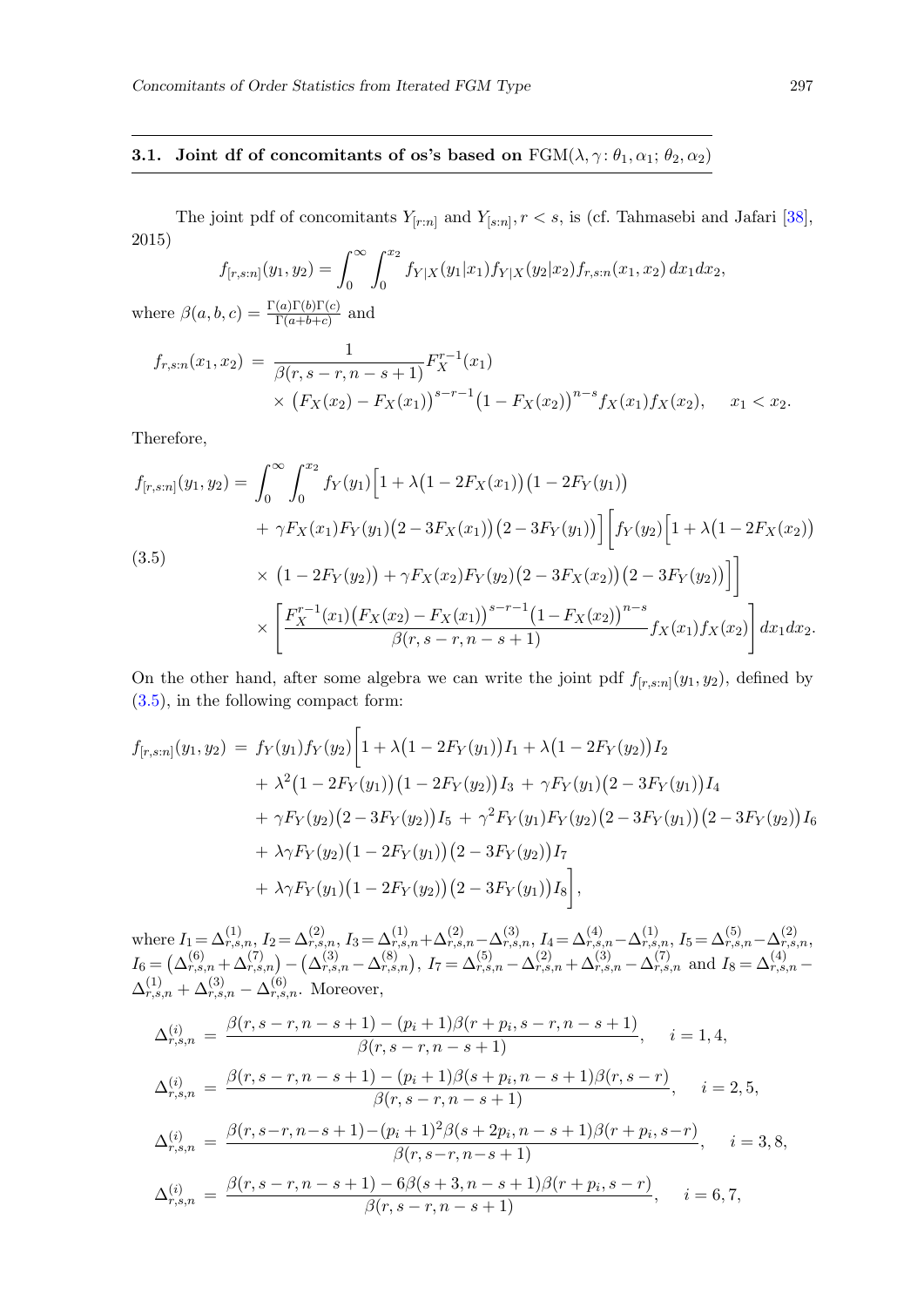where  $p_1 = p_2 = p_3 = p_7 = 1$  and  $p_4 = p_5 = p_6 = p_8 = 2$ . Therefore, the product moment  $E[Y_{[r:n]}Y_{[s:n]}]$  is obtained directly as

(3.6) 
$$
\mu_{[r,s:n]} = \frac{1}{\theta_2^2} \Big[ B^2(\alpha_2) \xi_1(\lambda, r, s, n) - B(\alpha_2) B(2\alpha_2) \xi_2(\gamma, \lambda, r, s, n) + B^2(2\alpha_2) \xi_3(\gamma, \lambda, r, s, n) - B(\alpha_2) B(2\alpha_2) \xi_4(\gamma, \lambda, r, s, n) + \gamma^2 B^2(3\alpha_2) I_6 \Big],
$$

where

<span id="page-7-1"></span> $\xi_2(\gamma, \lambda, r, s, n) = \lambda (I_1 + I_2 + 2\lambda I_3) - \gamma (I_4 + I_5) - \lambda \gamma (I_7 + I_8),$  $\xi_3(\gamma, \lambda, r, s, n) = \lambda^2 I_3 + \gamma^2 I_6 - \lambda \gamma (I_7 + I_8)$  $\xi_4(\gamma, \lambda, r, s, n) = \gamma (I_4 + I_5) + \lambda \gamma (I_7 + I_8).$ 

and

Therefore, by using [\(3.2\)](#page-4-0) and [\(3.6\)](#page-7-0) we can after some algebra calculate the covariance between  $Y_{[r:n]}$  and  $Y_{[s:n]}$  as

(3.7) 
$$
\sigma_{[r,s:n]} = \frac{1}{\theta_2^2} \Big[ B^2(\alpha_2) \delta_{r,s,n}^{(1)} - B(\alpha_2) B(2\alpha_2) \delta_{r,s,n}^{(2)} + B^2(2\alpha_2) \delta_{r,s,n}^{(3)} - B(\alpha_2) B(3\alpha_2) \delta_{r,s,n}^{(4)} + B^2(3\alpha_2) \delta_{r,s,n}^{(5)} \Big].
$$

<span id="page-7-0"></span> $\xi_1(\lambda, r, s, n) = 1 + \lambda (I_1 + I_2 + I_3),$ 

where

$$
\delta_{r,s,n}^{(1)} = 1 + \lambda \Big( I_1 + I_2 + \lambda I_3 - \Delta_{r,n}^{(1)} - \Delta_{s,n}^{(1)} \Big),
$$
  
\n
$$
\delta_{r,s,n}^{(2)} = \lambda \Big( I_1 + I_2 + 2\lambda I_3 - \Delta_{r,n}^{(1)} - \Delta_{s,n}^{(1)} \Big) - \gamma \Big( I_4 + I_5 - \Delta_{r,n}^{(2)} - \Delta_{s,n}^{(2)} \Big) - \lambda \gamma (I_7 + I_8),
$$
  
\n
$$
\delta_{r,s,n}^{(3)} = \lambda^2 \Big( I_3 + \Delta_{r,n}^{(1)} \Delta_{s,n}^{(1)} \Big) + \gamma^2 \Big( I_6 + \Delta_{r,n}^{(2)} \Delta_{s,n}^{(2)} \Big) - \lambda \gamma (I_7 + I_8),
$$
  
\n
$$
\delta_{r,s,n}^{(4)} = \gamma \Big( I_4 + I_5 - \Delta_{r,n}^{(2)} \Delta_{s,n}^{(2)} \Big) + \lambda \gamma (I_7 + I_8)
$$
  
\n
$$
\delta_{r,s,n}^{(5)} = \gamma^2 \Big( I_6 + \Delta_{r,n}^{(2)} \Delta_{s,n}^{(2)} \Big).
$$

and

We can now use [\(3.7\)](#page-7-1) and [\(3.4\)](#page-5-1) to obtain the coefficient of correlation between  $Y_{[r:n]}$  and  $Y_{[s:n]}$  as  $\rho_{[r,s:n]} = \frac{\sigma_{[r,s:n]}}{\sigma_{[r:n]}\sigma_{[s:n]}}$  $\frac{\sigma_{[r,s:n]}}{\sigma_{[r:n]}\sigma_{[s:n]}}$ . By putting  $\gamma=0$  in [\(3.4\)](#page-5-1) and [\(3.7\)](#page-7-1), we can easily check that the  $\rho_{[r,s:n]}$  is exactly the coefficient of correlation between  $Y_{[r:n]}$  and  $Y_{[s:n]}$  calculated by Barakat et al. [\[7\]](#page-14-8) (2019), at  $p=1$ .

<span id="page-7-2"></span>**Theorem 3.2.** For any  $1 \le r \le n-3$ , we get

(3.8) 
$$
\mu_{[r+2,s:n]} = 2\mu_{[r+1,s:n]} - \mu_{[r,s:n]} - \tau_n(s;\lambda,\gamma;\alpha_2),
$$

where

$$
\tau_n(s; \lambda, \gamma; \alpha_2) = \frac{6A_1(n+3)(n+4) + 12A_2(s+2)(n+4) + 18A_3(s+2)(s+3)}{(n+1)(n+2)(n+3)(n+4)}.
$$

Moreover, for any  $1 \leq s \leq n-3$ , we get

(3.9) 
$$
\mu_{[r,s+2:n]} = 2\mu_{[r,s+1:n]} - \mu_{[r,s:n]} - \omega_n(r;\lambda,\gamma;\alpha_2),
$$

where

<span id="page-7-3"></span>
$$
\omega_n(r; \lambda, \gamma; \alpha_2) = \frac{6A_4(n+3)(n+4) + 12rA_5(n+4) + 18A_3r(r+1)}{(n+1)(n+2)(n+3)(n+4)}.
$$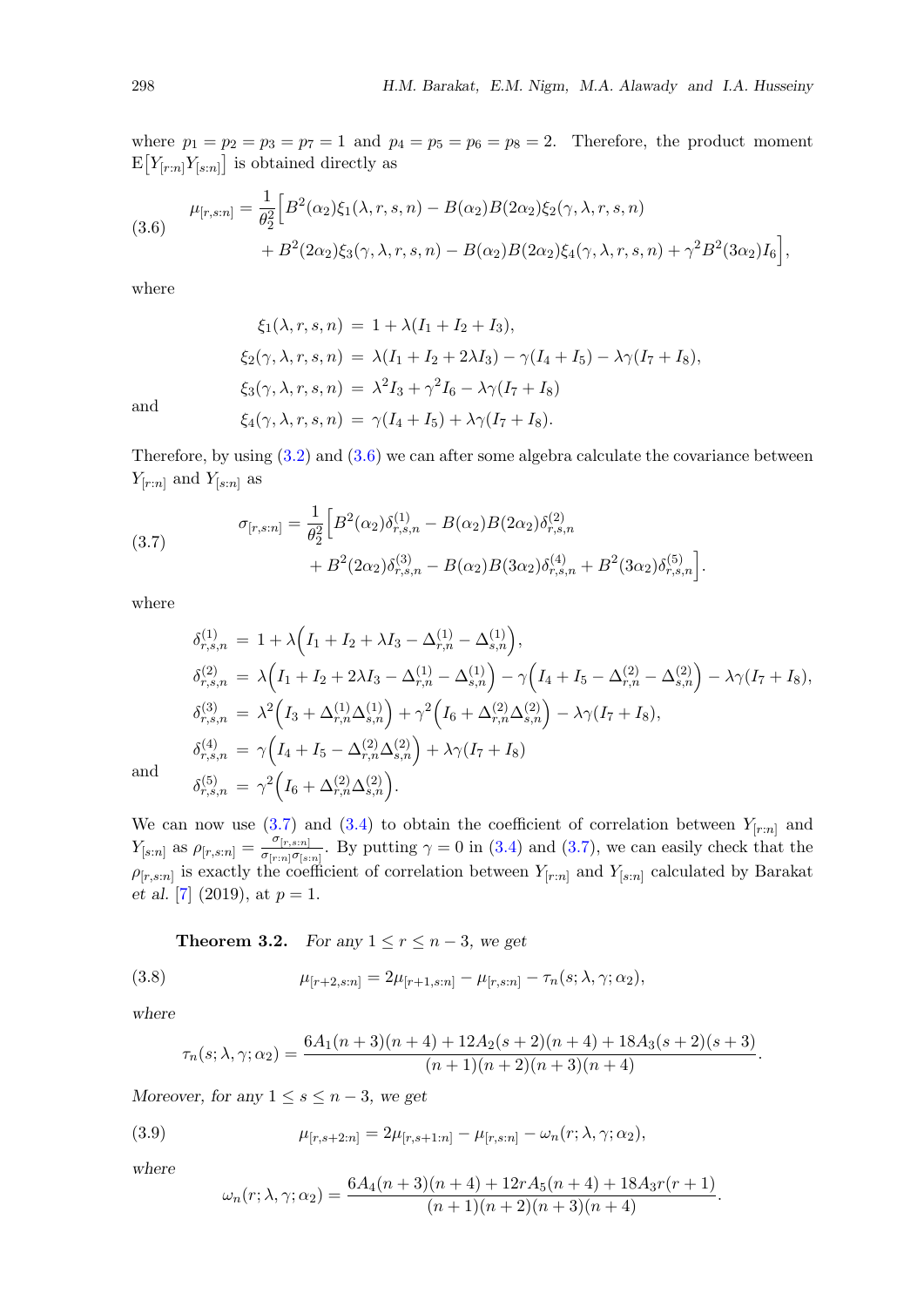Finally, for all  $n > 2$ , we get

(3.10) 
$$
(n+1)\mu_{[r,s:n]} = 2n\mu_{[r,s:n-1]} - (n-1)\mu_{[r,s:n-2]} + \zeta_n(r,s;\lambda,\gamma;\alpha_2),
$$

where

<span id="page-8-7"></span>
$$
\zeta_n(r,s;\lambda,\gamma;\alpha_2) = \frac{3A_4s(s+1)(n+3)(n+4) + 36rA_2r(r+1)(s+2)(n+4)}{n(n+1)(n+2)(n+3)(n+4)} + \frac{36A_5(s+1)(s+2)(n+4) + 108A_3(s+2)(s+3)r(r+1)}{n(n+1)(n+2)(n+3)(n+4)} + \frac{8A_6r(s+1)(n+3)(n+4) + 6A_1r(r+1)(n+3)(n+4)}{n(n+1)(n+2)(n+3)(n+4)},
$$

$$
A_1 = \frac{1}{\theta_2^2} \Big[ \lambda \gamma (B^2 (2\alpha_2) + B(\alpha_2) B(2\alpha_2) - B(\alpha_2) B(3\alpha_2) \Big) - \gamma B(\alpha_2) B(2\alpha_2) \Big],
$$
  
\n
$$
A_2 = \frac{1}{\theta_2^2} \Big[ \gamma^2 (B^2 (2\alpha_2) + B^2 (3\alpha_2)) + \lambda \gamma (B(\alpha_2) B(3\alpha_2) - B(\alpha_2) B(2\alpha_2)) \Big],
$$
  
\n
$$
A_3 = \frac{-\gamma^2}{\theta_2^2} (B^2 (2\alpha_2) + B^2 (3\alpha_2)),
$$
  
\n
$$
A_4 = \frac{1}{\theta_2^2} \Big[ \gamma (B(\alpha_2) B(2\alpha_2) - B(\alpha_2) B(3\alpha_2)) + \lambda \gamma (B(\alpha_2) B(2\alpha_2) + B(\alpha_2) B(3\alpha_2) - B^2(\alpha_2)) \Big],
$$
  
\n
$$
A_5 = \frac{1}{\theta_2^2} \Big[ \gamma^2 (B^2 (2\alpha_2) + B^2 (3\alpha_2)) + \lambda \gamma (B(\alpha_2) B(3\alpha_2) - B(\alpha_2) B(2\alpha_2) + B^2(\alpha_2)) \Big]
$$
  
\n
$$
A_6 = \frac{1}{\theta_2^2} \Big[ \lambda^2 (B(2\alpha_2) - B(\alpha_2))^2 + 2\lambda \gamma B(\alpha_2) (B(2\alpha_2) - B(3\alpha_2)) - \gamma^2 B^2 (3\alpha_2) \Big].
$$

an

# Proof: It is easy to check that

<span id="page-8-0"></span>(3.11) 
$$
\Delta_{r+2,s,n}^{(i)} - \Delta_{r,s,n}^{(i)} = 2(\Delta_{r+1,s,n}^{(i)} - \Delta_{r,s,n}^{(i)}), \quad i = 1, 3, 6,
$$

<span id="page-8-1"></span>(3.12) 
$$
\Delta_{r+2,s,n}^{(i)} - \Delta_{r,s,n}^{(i)} = \left(\Delta_{r+1,s,n}^{(i)} - \Delta_{r,s,n}^{(i)}\right) \frac{2r+3}{r+1}, \quad i = 4, 7, 8,
$$

<span id="page-8-2"></span>and

(3.13) 
$$
\Delta_{r,s,n}^{(2)} = \Delta_{r+1,s,n}^{(2)} = \Delta_{r+2,s,n}^{(2)}, \quad \Delta_{r,s,n}^{(5)} = \Delta_{r+1,s,n}^{(5)} = \Delta_{r+2,s,n}^{(5)}.
$$

<span id="page-8-3"></span>The recurrence relation  $(3.8)$  is now followed by combining  $(3.11)$  and  $(3.12)$  with  $(3.13)$ . Now, we turn to prove [\(3.9\)](#page-7-3). First, we notice that

(3.14) 
$$
\Delta_{r,s,n}^{(1)} = \Delta_{r,s+1,n}^{(1)} = \Delta_{r,s+2,n}^{(1)}
$$

<span id="page-8-4"></span>and

<span id="page-8-5"></span>(3.15) 
$$
\Delta_{r,s,n}^{(4)} = \Delta_{r,s+1,n}^{(4)} = \Delta_{r,s+2,n}^{(4)}.
$$

Moreover, it is easy to check that

(3.16) 
$$
\Delta_{r,s+2,n}^{(i)} - \Delta_{r,s,n}^{(i)} = 2(\Delta_{r,s+1,n}^{(i)} - \Delta_{r,s,n}^{(i)}), \quad i = 2,3,6,
$$

<span id="page-8-6"></span>and

(3.17) 
$$
\Delta_{r,s+2,n}^{(i)} - \Delta_{r,s,n}^{(i)} = \left(\Delta_{r,s+1,n}^{(i)} - \Delta_{r,s,n}^{(i)}\right) \frac{2s+2p_i+1}{s+p_i},
$$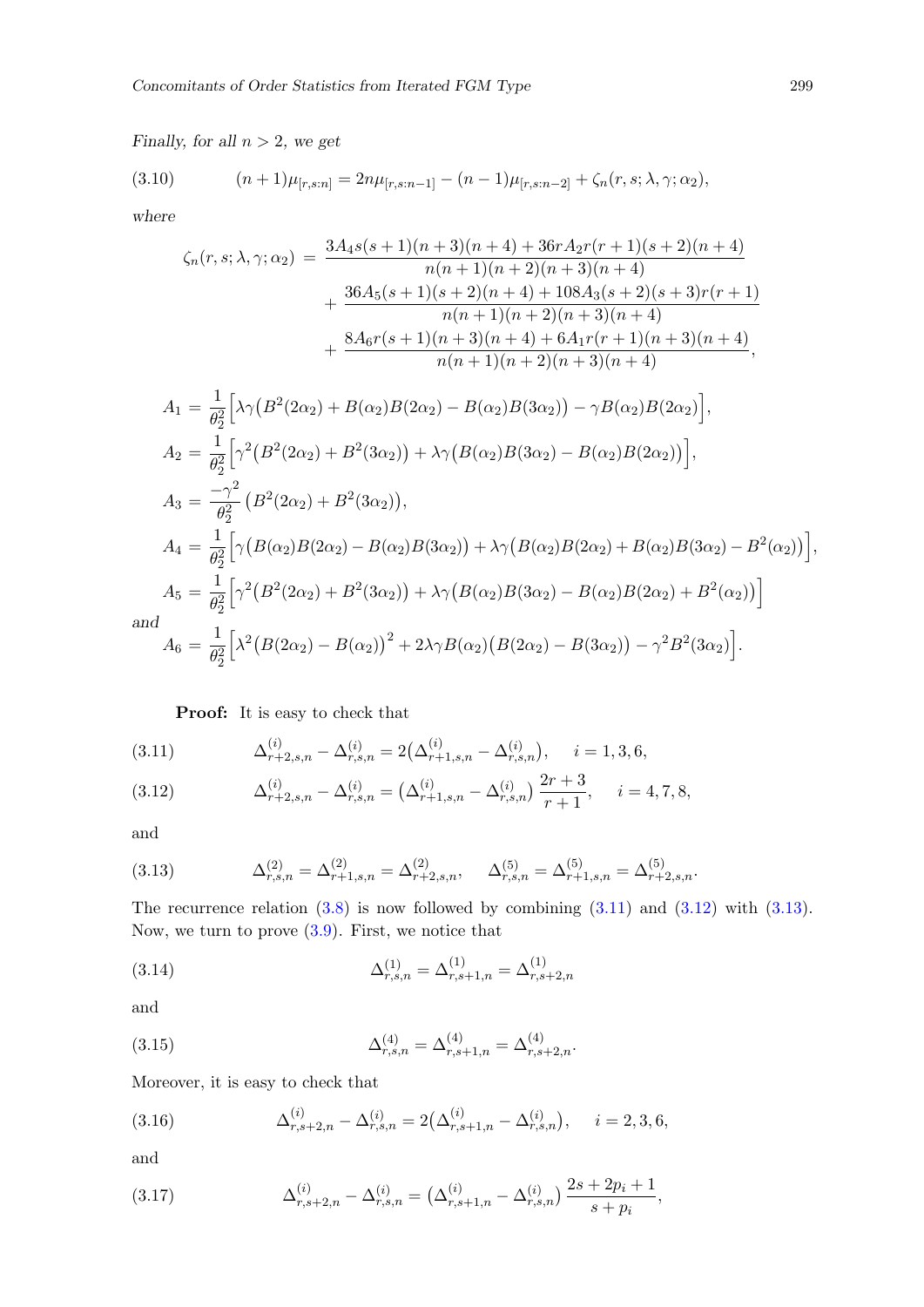<span id="page-9-0"></span>where  $i = 5, 7, 8$  and  $p_5 = 1, p_7 = 2, p_8 = 3$ . Therefore, the recurrence relation [\(3.9\)](#page-7-3) is followed by combining  $(3.14)$ ,  $(3.15)$ ,  $(3.16)$  and  $(3.17)$ . In order to prove the recurrence relation  $(3.10)$ , we first notice that

(3.18) 
$$
\Delta_{r,s,n-2:p}^{(i)} - \Delta_{r,s,n:p_i}^{(i)} = \left(\Delta_{r,s,n-1:p_i}^{(i)} - \Delta_{r,s,n:p_i}^{(i)}\right) \frac{2n+p_i-1}{n-1},
$$

where  $i = 1, 2, ..., 8$  and  $p_1 = p_2 = 1, p_3 = p_4 = p_5 = 2, p_6 = p_7 = 3, p_8 = 4$ . The recurrence relation  $(3.10)$  is now followed by using  $(3.18)$ . The proof is completed.  $\Box$ 

**Remark 3.2.** By putting  $\gamma = 0$  in [\(3.8\)](#page-7-2), [\(3.9\)](#page-7-3) and [\(3.10\)](#page-8-7), we get (3.24), (3.25) and  $(3.26)$  in Theorem 3.3 of Barakat et al. [\[7\]](#page-14-8) (2019), at  $p = 1$ .

### 4. CONCOMITANTS OF RECORD VALUES BASED ON  $\text{FGM}(\lambda, \gamma; \theta_1, \alpha_1; \theta_2, \alpha_2)$

Let  $(X_i, Y_i)$ ,  $i = 1, 2, ...,$  be a random sample from  $\text{FGM}(\lambda, \gamma; \theta_1, \alpha_1; \theta_2, \alpha_2)$ . When the experimenter interests in studying just the sequence of records of the first component  $X_i$ 's, the second component associated with the record value of the first one is termed as the concomitant of that record value. The concomitants of record values arise in a wide variety of practical experiments, e.g., see Bdair and Raqab [\[8\]](#page-14-10) (2014) and Arnold et al. [\[5\]](#page-14-0) (1998). Let  $\{R_n, n \geq 1\}$  be the sequence of record values in the sequence of X's, while  $R_{[n]}$  be the corresponding concomitant. Houchens [\[24\]](#page-15-10) (1984) has obtained the pdf of concomitant of *n*-th record value for  $n \geq 1$ , as  $h_{[n]}(y) = \int_0^\infty f_Y(y|x)g_n(x)dx$ , where  $g_n(x) = \frac{1}{\Gamma(n)}(-\log(1-\frac{1}{\Gamma(n)}))$  $F_X(x)$ )<sup>n−1</sup> $f_X(x)$  is the pdf of  $R_n$ . Therefore, after some algebra, we get

(4.1) 
$$
h_{[n]}(y) = (1 + \lambda \Upsilon_{n:1}) f_Y(y) + (\gamma \Upsilon_{n:2} - \lambda \Upsilon_{n:1}) f_{V_1}(y) - \gamma \Upsilon_{n:2} f_{V_2}(y),
$$

where  $V_1 \sim \text{GE}(\theta_2; 2\alpha_2)$ ,  $V_2 \sim \text{GE}(\theta_2; 3\alpha_2)$  and

<span id="page-9-1"></span>
$$
\Upsilon_{n:p} = \left[1 - (1+p)\sum_{i=0}^{\aleph(p)} \frac{(-1)^i \binom{p}{i}}{(i+1)^n}\right]
$$

(clearly,  $\Upsilon_{n:1} = (2^{-(n-1)} - 1)$ ). The representation [\(4.1\)](#page-9-1) enables us to derive the mean and the variance of  $R_{[n]}$  as

$$
\mu_{[R_n]} = \frac{1}{\theta_2} \Big[ B(\alpha_2) - \lambda \Upsilon_{n:1} D(2\alpha_2) - \gamma \Upsilon_{n:2} D(3\alpha_2) \Big]
$$

<span id="page-9-2"></span>and

(4.2)  
\n
$$
\sigma_{[R_n]}^2 = \frac{1}{\theta_2^2} \Big[ C(\alpha_2) + \lambda \Upsilon_{n:1} (C(\alpha_2) - C(2\alpha_2)) + \gamma \Upsilon_{n:2} (C(2\alpha_2) - C(3\alpha_2)) - (1 + \lambda \Upsilon_{n:1}) \lambda \Upsilon_{n:1} D^2(2\alpha_2) - (1 + \gamma \Upsilon_{n:2}) \gamma \Upsilon_{n:2} D^2(3\alpha_2) - \lambda \gamma \Upsilon_{n:1} \Upsilon_{n:2} D(2\alpha_2) D(3\alpha_2) \Big].
$$

Again, by putting  $\gamma = 0$ , we get the mean and the variance of  $R_{[n]}$  for the Huang–Kotz FGM family based on the GE marginals at  $p = 1$  (cf. Barakat et al. [\[7\]](#page-14-8), 2019).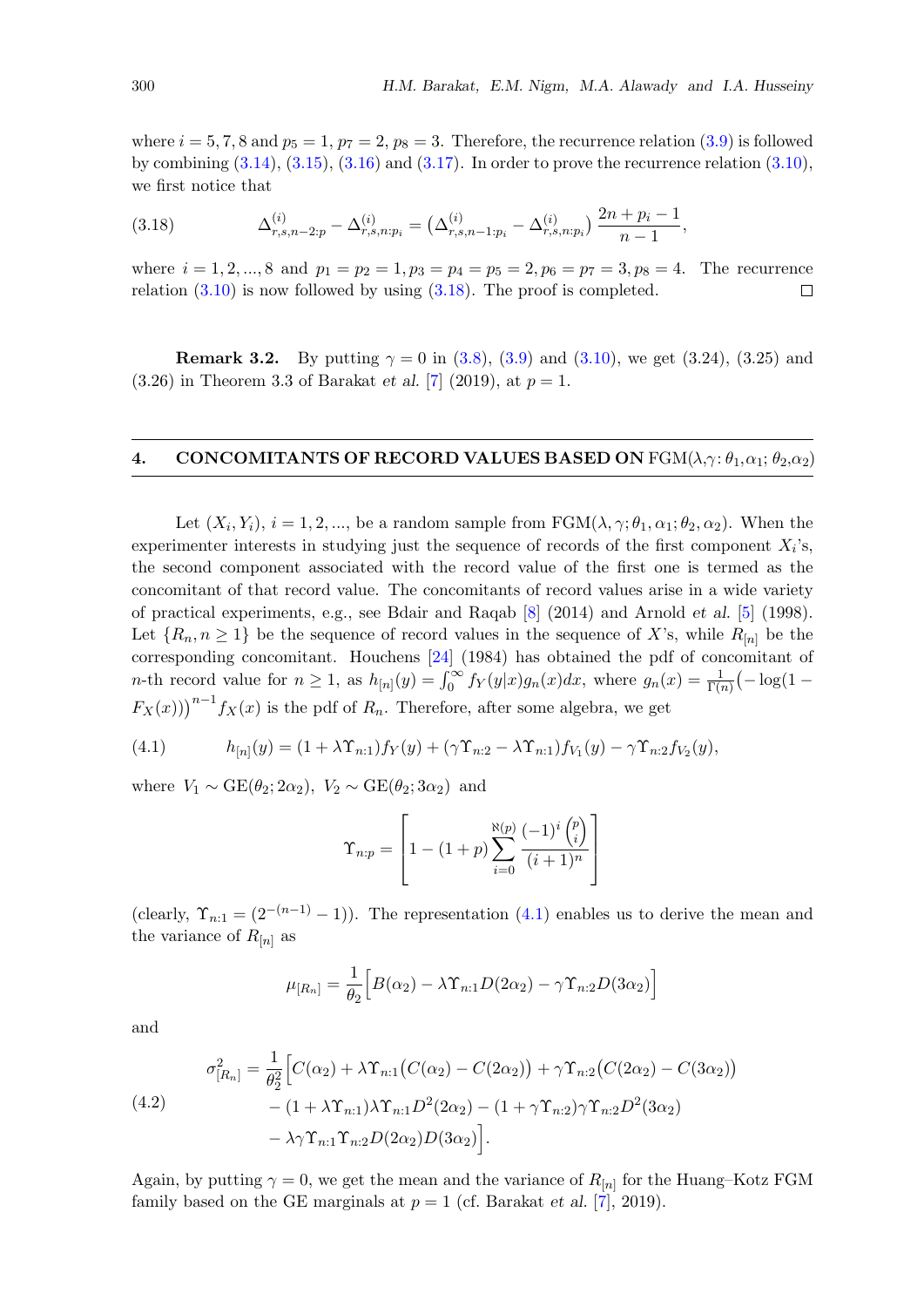The joint pdf of the concomitants  $R_{[n]}$  and  $R_{[m]}$ ,  $n < m$ , is given by

<span id="page-10-0"></span>
$$
h_{[n,m]}(y_1, y_2) = \int_0^\infty \int_{x_1}^\infty f_{Y|X}(y_1|x_1) f_{Y|X}(y_2|x_2) g_{m,n}(x_1, x_2) dx_2 dx_1,
$$

where

$$
g_{m,n}(x) = \frac{1}{\Gamma(n)\Gamma(m-n)} \left( -\log(1 - F_X(x_1)) \right)^{n-1} \left( -\log \frac{1 - F_X(x_2)}{1 - F_X(x_1)} \right)^{m-n-1} \frac{f_X(x_1) f_X(x_1)}{1 - F_X(x_1)}
$$

is the joint pdf of  $R_n$  and  $R_m$ . Therefore, after some algebra, we get

$$
h_{[n,m]}(y_1, y_2) = f_Y(y_1) f_Y(y_2) \Bigg[ 1 + \lambda \big( 1 - 2F_Y(y_1) \big) J_1 + \lambda \big( 1 - 2F_Y(y_2) \big) J_2
$$
  
+  $\lambda^2 \big( 1 - 2F_Y(y_1) \big) \big( 1 - 2F_Y(y_2) \big) J_3 + \gamma F_Y(y_1) \big( 2 - 3F_Y(y_1) \big) J_4$   
(4.3)  
+  $\gamma F_Y(y_2) \big( 2 - 3F_Y(y_2) \big) J_5 + \gamma^2 F_Y(y_1) F_Y(y_2) \big( 2 - 3F_Y(y_1) \big) \big( 2 - 3F_Y(y_2) \big) J_6$   
+  $\lambda \gamma F_Y(y_2) \big( 1 - 2F_Y(y_1) \big) \big( 2 - 3F_Y(y_2) \big) J_7$   
+  $\lambda \gamma F_Y(y_1) \big( 1 - 2F_Y(y_2) \big) \big( 2 - 3F_Y(y_1) \big) J_8 \Bigg],$ 

where  $J_1 = \Upsilon_{n:1}$ ,  $J_2 = \Upsilon_{m:1}$ ,  $J_3 = 4\Upsilon_{n:1} + \Upsilon_{m:1} - \Upsilon_{n,m:1,1}$ ,  $J_4 = \Upsilon_{n:2} - \Upsilon_{n:1}$ ,  $J_5 = \Upsilon_{m:2} - \Upsilon_{m:1}$ ,  $J_6 = \Upsilon_{n,m:2,1}+\Upsilon_{n,m:1,2}-\Upsilon_{n,m:1,1}-\Upsilon_{n,m:2,2}, \ J_7 = \Upsilon_{m:2}+\Upsilon_{n,m:1,1}-\Upsilon_{m:1}-\Upsilon_{n,m:1,2}, \ J_8 = \Upsilon_{n:2}+ \Upsilon_{n,m:3,1}+\Upsilon_{n,m:4,2}$  $\Upsilon_{n,m:1,1} - \Upsilon_{n:1} - \Upsilon_{n,m:2,1}$  and

$$
\Upsilon_{n,m:p,q} = \left[1 - (1+p)(1+q) \sum_{i=0}^{\aleph(p)} \sum_{j=0}^{\aleph(q)} \frac{(-1)^{i+j} {p \choose i} {q \choose j}}{(i+j+1)^n (j+1)^{m-n}}\right].
$$

The representation [\(4.3\)](#page-10-0) enables us to derive the product moment and the covariance of  $R_{[n]}$ and  $R_{[m]}$ , respectively, as

$$
\mu_{[R_n,R_m]:p} = \frac{1}{\theta_2^2} \Big[ B^2(\alpha_2) \xi_1(\lambda,n,m) - B(\alpha_2) B(2\alpha_2) \xi_2(\gamma,\lambda,n,m) + B^2(2\alpha_2) \xi_3(\gamma,\lambda,n,m) - B(\alpha_2) B(2\alpha_2) \xi_4(\gamma,\lambda,n,m) + B^2(3\alpha_2) \gamma^2 J_6 \Big],
$$

<span id="page-10-1"></span>where  $\xi_1(\lambda, n, m) = 1 + \lambda (J_1 + J_2 + J_3), \xi_2(\gamma, \lambda, n, m) = \lambda (J_1 + J_2 + 2\lambda J_3) - \gamma (J_4 + J_5) - \lambda \gamma (J_7 + J_8),$  $\xi_3(\gamma, \lambda, n, m) = \lambda^2 J_3 + \gamma^2 J_6 - \lambda \gamma (J_7 + J_8)$  and  $\xi_4(\gamma, \lambda, n, m) = \gamma (J_4 + J_5) + \lambda \gamma (J_7 + J_8)$  and

(4.4) 
$$
\sigma_{[R_n,R_m]} = \frac{1}{\theta_2^2} \Big[ B^2(\alpha_2) \eta_{n,m}^{(1)} - B(\alpha_2) B(2\alpha_2) \eta_{n,m}^{(2)} + B^2(2\alpha_2) \eta_{n,m}^{(3)} - B(\alpha_2) B(3\alpha_2) \eta_{n,m}^{(4)} + B^2(3\alpha_2) \eta_{n,m}^{(5)} \Big],
$$

where

$$
\eta_{n,m}^{(1)} = 1 + \lambda (J_1 + J_2 + \lambda J_3 - \Upsilon_{n:1} - \Upsilon_{m:1}),
$$
  
\n
$$
\eta_{n,m}^{(2)} = \lambda (J_1 + J_2 + 2\lambda J_3 - \Upsilon_{n:1} - \Upsilon_{m:1}) - \gamma (J_4 + J_5 - \Upsilon_{n:2} - \Upsilon_{m:2}) - \lambda \gamma (J_7 + J_8),
$$
  
\n
$$
\eta_{n,m}^{(3)} = \lambda^2 (J_3 + \Upsilon_{n:1} \Upsilon_{m:1}) + \gamma^2 (J_6 + \Upsilon_{n:2} \Upsilon_{m:2}) - \lambda \gamma (J_7 + J_8),
$$
  
\n
$$
\eta_{n,m}^{(4)} = \gamma (J_4 + J_5 - \Upsilon_{n:2} \Upsilon_{m:2}) + \lambda \gamma (J_7 + J_8)
$$
  
\n
$$
\eta_{n,m}^{(5)} = \gamma^2 (J_6 + \Upsilon_{n:2} \Upsilon_{m:2}).
$$

and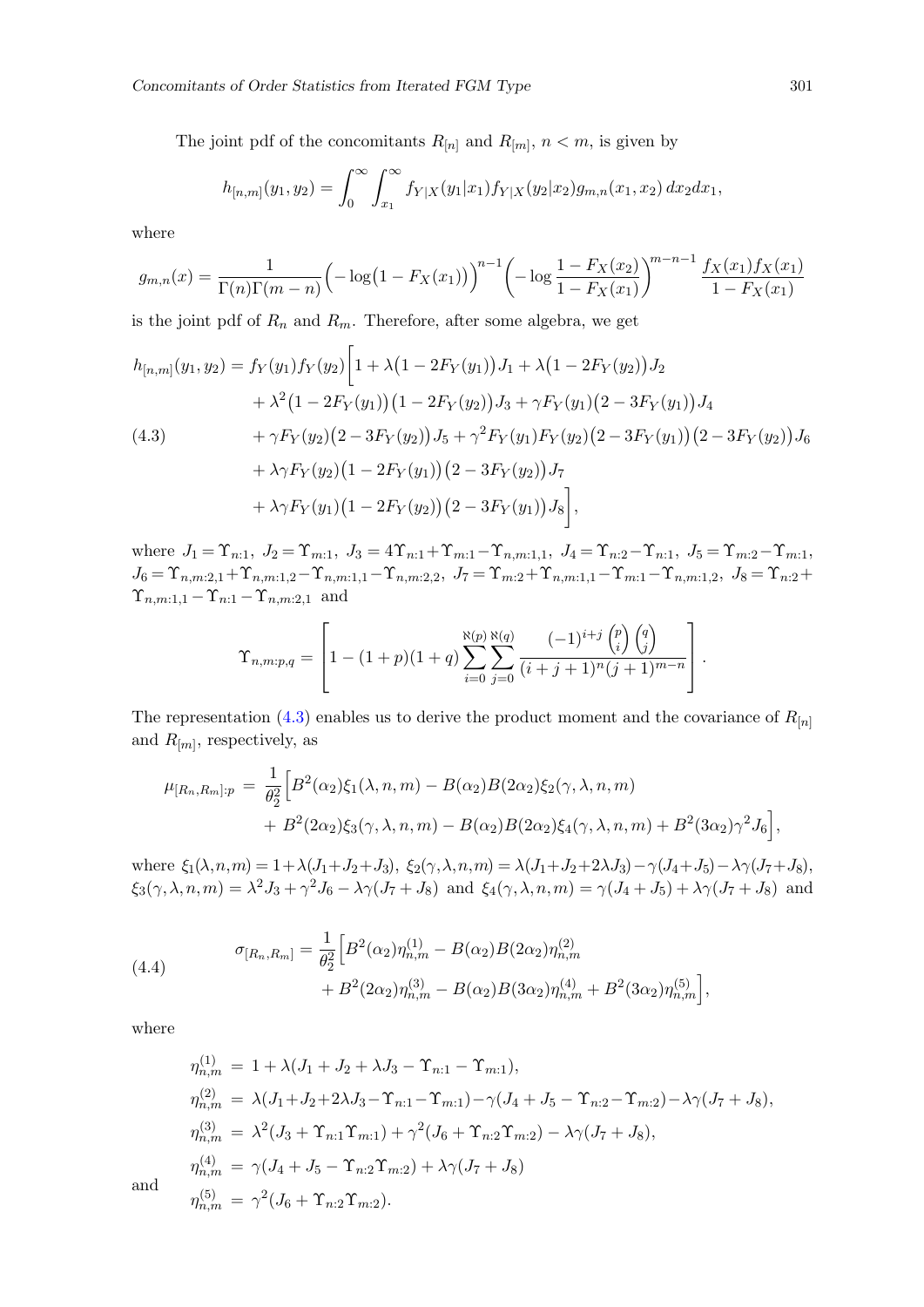Finally, by combining  $(4.2)$  and  $(4.4)$ , we get the correlation coefficient of the concomitants  $R_{[n]}$  and  $R_{[m]}$  as

$$
\rho_{[R_n,R_m]} = \frac{\sigma_{[R_n,R_m]}}{\sqrt{\sigma_{[R_n]}^2 \sigma_{[R_m]}^2}}.
$$

Clearly, by putting  $\gamma = 0$  in [\(4.2\)](#page-9-2) and [\(4.4\)](#page-10-1), we can easily check that the  $\rho_{[R_n,R_m]}$  is exactly the coefficient of correlation between  $R_n$  and  $R_m$  calculated by Barakat et al. [\[7\]](#page-14-8) (2019), at  $p=1$ .

## 5. APPLICATIONS

Concomitants of os's and record values have received a continued remarkable attention in recent years due to their applicability in many problems. The most striking application of concomitants of os's arises in biological selection problems. For example, in choosing the top  $k$  out of  $n$  rams as judged by their genetic make up is selected for breeding, then  $Y_{[n-k+1:n]},...,Y_{[n:n]},$  might represent the quality of the wool of one of their female offspring. In such type of experiments a geneticist is more likely to choose the best set of offsprings with less number of trials than one in which all trials are undertaken which is much expensive and time consuming. Examples of such application can be found in Scaria and Thomas [\[34\]](#page-15-11) (2014).

Estimation of the parameters associated with the df of the rv  $Y$  of primary interest using concomitants of os's or record values on the auxiliary  $\alpha Y$  is an another important application, where extensive works are seen carried out. For example see, Begum and Khan [\[9\]](#page-14-11) (2000), Scaria [\[33\]](#page-15-12) (2003), Philip and Thomas [\[31\]](#page-15-13) (2015), Veena and Thomas [\[42\]](#page-16-3) (2015) and Domma and Giordano [\[16\]](#page-14-12) (2016).

Another important application of concomitants of os's and record values is a method of sampling known as ranked set sampling. Namely, when we have an auxiliary rv  $X$ , which is easily measurable while the measurement of the rv  $Y$  of primary interest is hard and expensive. In order to achieve observational economy, we choose  $n^2$  units randomly from the population and arrange them in n groups of n units each for measurement of the observed rv  $X$ . Therefore, based on the observations on  $X$ , units in each group are ranked among themselves and from the j-th group the unit ranked j is chosen for measurement of the variable Y of primary interest for  $j = 1, 2, ..., n$ . Clearly the observations finally measured on Y are concomitants of os's. For some references in this area one may refer, Chen et al. [\[12\]](#page-14-13) (2004), Chacko and Thomas [\[10,](#page-14-14) [11\]](#page-14-15) (2008, 2009), Lesitha and Thomas [\[28\]](#page-15-14) (2013), Paul and Thomas [\[30\]](#page-15-15) (2017) and Philip and Thomas [\[32\]](#page-15-16) (2017).

Moreover, some results on characterization of bivariate distributions by properties of concomitants of os's are available in Thomas and Veena [\[41\]](#page-16-4) (2011). Besides the preceding applications, there are important other recent applications, For example, Jung et al. [\[27\]](#page-15-17) (2008) presented an application of generalized FGM copula function in exchange markets using directional dependence concept. Hlubinka and Kotz [\[23\]](#page-15-18) (2010) used the generalized FGM distribution and related copulas as bivariate models for the distribution of spheroidal characteristics. Sheikhi and Tata [\[35\]](#page-15-19) (2013) modeled the joint distribution of a linear combination of concomitants of os's and linear combinations of their os's as a unified skew-normal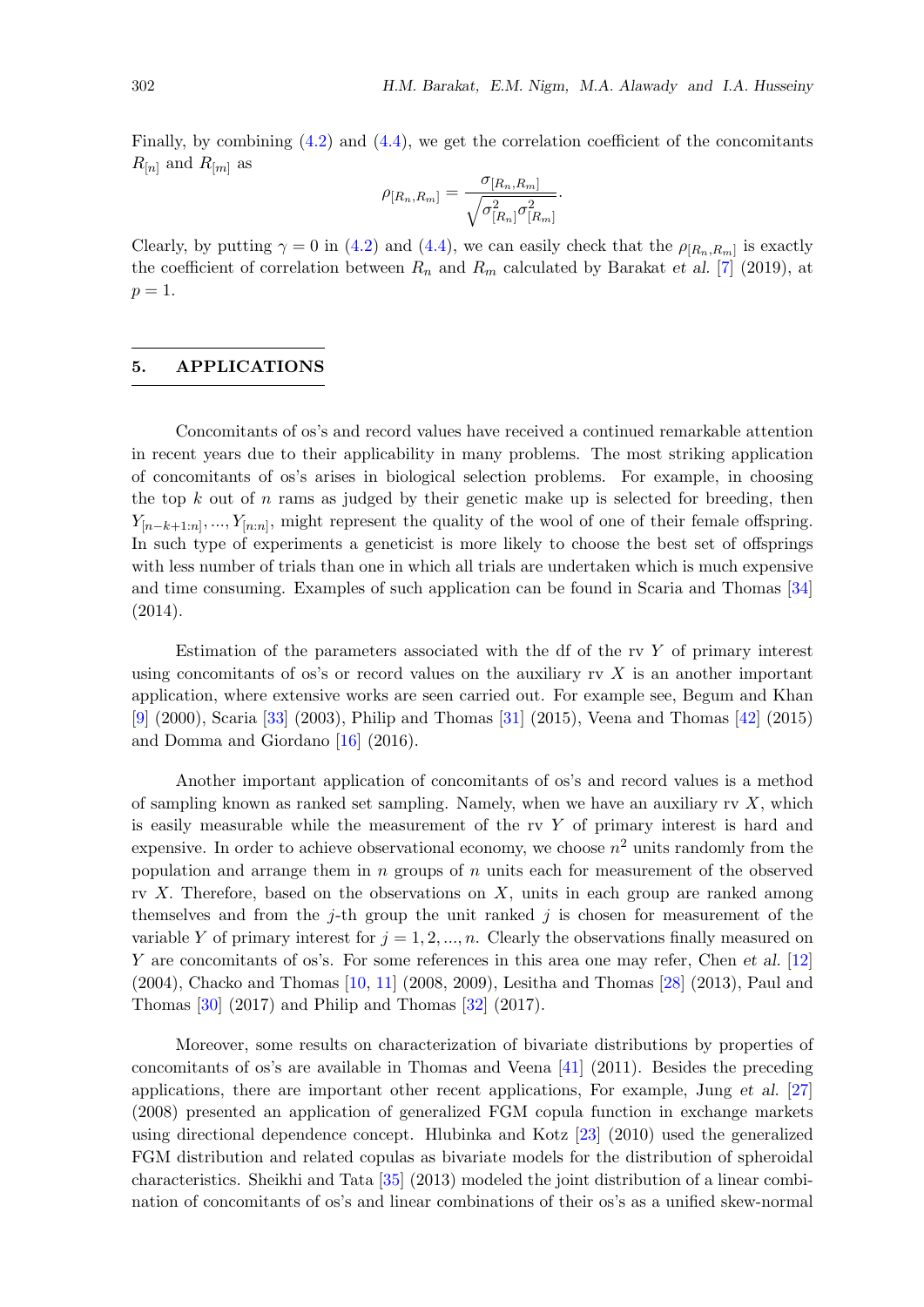family assuming a multivariate normal distribution. Eryilmaz [\[17\]](#page-15-20) (2016) has shown that the concomitants are potentially useful in reliability modeling.

Eryilmaz [\[17\]](#page-15-20) (2016) has analysed the FGM with exponential marginals from a reliability point of view. We extend some of these results to the  $\text{FGM}(\lambda, \gamma : \theta_1, \alpha_1; \theta_2, \alpha_2)$ .

Let  $X_i \sim \text{GE}(\theta_1; \alpha_1)$  and  $Y_i \sim \text{GE}(\theta_2; \alpha_2)$  denote respectively the lifetime of the *i*-th component, and the utility of the *i*-th component during its lifetime,  $i = 1, ..., n$ . Total utility of n components is defined by the rv  $\sum_{i=1}^{n} Y_i$ . Moreover, the residual performance after the first failure in the system is given by  $\sum_{i=1}^{n} Y_i - Y_{[1:n]}$ . Although the components are identical, they may have different contribution/utility to the performance of the whole system since the components may be located in different positions or they may be used by different operators. The utility of the component is positively correlated with its lifetime. Such a dependence can be modeled by  $FGM(\lambda, \gamma: \theta_1, \alpha_1; \theta_2, \alpha_2)$ .

The residual performance after time t is defined by the process (cf. Eryilmaz  $[17]$ , 2016)

$$
S(t) = \sum_{i=N(t)+1}^{n} Y_{[i:n]}, \quad t > 0,
$$

where the process  $N(t)$  denotes the number of failures up to time t, i.e.,  $P(N(t) = r)$  $\left( n\right)$ r  $\int F_X^r(t) (1 - F_X(t))^{n-r}$ ,  $r = 0, 1, ..., n$ , with  $P(N(t) = 0) = 1$ . Clearly, knowing the mean value of  $S(t)$  may help to an engineer at various stages such as design, and preventive maintenance. By using Proposition 1 of Eryilmaz [\[17\]](#page-15-20) (2016) and after some algebra, we can show that

$$
E(S(t)) = \frac{n}{\theta_2} \Big[ B(\alpha_2) \big( 1 - F_X(t) \big) + \lambda D(2\alpha_2) \big( F_X(t) - F_{U_1}(t) \big) + \gamma D(3\alpha_2) \big( F_{U_1}(t) - F_{U_2}(t) \big) \Big],
$$

where  $U_1 \sim \text{GE}(\theta_1; 2\alpha_1)$  and  $U_2 \sim \text{GE}(\theta_1; 3\alpha_1)$ .

On the other hand, it is useful to know about the mean residual performance of the system when at a specific time there are exactly  $m$  working components. For this purpose, we consider the conditional mean residual performance defined by  $\psi_m(t) = E(S(t)) = j|M(t)|$  $n - N(t) = m$ , where  $M(t)$  is the number of working components at time t. Now, using Theorem 1 of Eryilmaz [\[17\]](#page-15-20) (2016), we get after some algebra

$$
\psi_m(t) = \frac{m}{n} \frac{E(S(t))}{1 - F_X(t)}
$$
  
= 
$$
\frac{m}{\theta_2} \left[ B(\alpha_2) + \lambda D(2\alpha_2) \frac{F_X(t) - F_{U_1}(t)}{1 - F_X(t)} + \gamma D(3\alpha_2) \frac{F_{U_1}(t) - F_{U_2}(t)}{1 - F_X(t)} \right].
$$

By using applying L'Hospital's rule, we get

$$
\lim_{t \to \infty} \psi_m(t) = \frac{m}{\theta_2} \Big[ B(\alpha_2) + \lambda D(2\alpha_2) + \gamma D(3\alpha_2) \Big] = \lim_{t \to \infty} E(Y|X = t)
$$

 $(E(Y|X = t)$  is given by  $(2.3)$ ).

Furthermore, we can consider the random time until the total output of the system first falls below the critical level  $k$ . Clearly, the waiting time until the total output first falls below  $k$  is of special importance in the analysis. The corresponding time is defined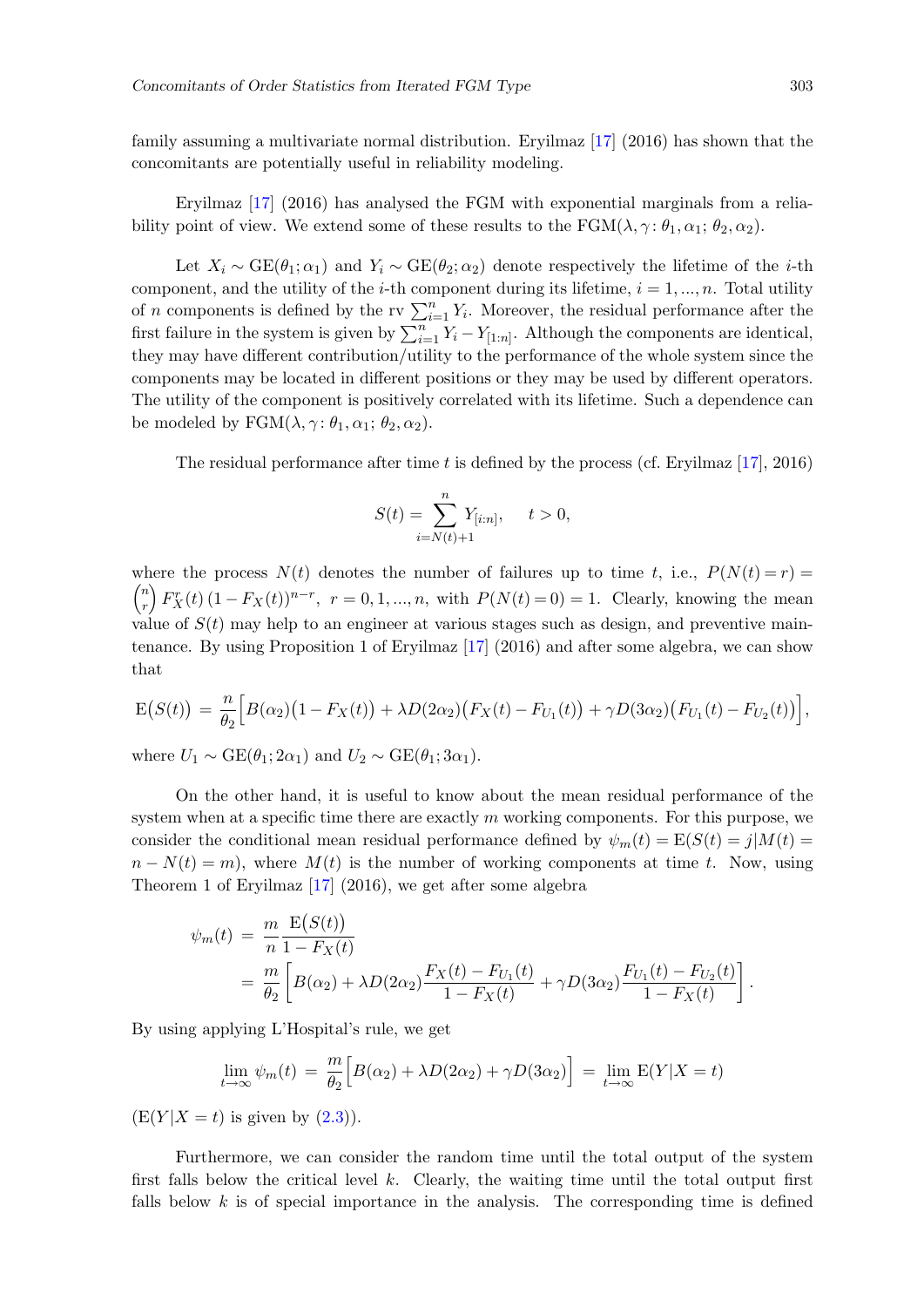by the rv  $T(k) = \inf\{t: S(t) < k\}$ . Since this waiting time corresponds to one of the failure time of the components, the two events  $\{T(k) = X_{r:n}\}\$  and  $\{S(X_{r-1:n}) \geq k \text{ and } S(X_{r:n}) < k\}$ are equivalent, where the rv  $S(X_{r:n}) = \sum_{i=r+1}^{n} Y_{[i:n]}$  defines the residual performance after the r-th failure in the system (cf. Eryilmaz [\[17\]](#page-15-20), 2016). For a system consisting of  $n = 3$ components, using Proposition 3 of Eryilmaz [\[17\]](#page-15-20), 2016), we get

$$
P(T(k) = X_{2:3}) = \int_0^\infty P(Y_1^* + Y_2^* \ge k) dF_{X_{1:3}}(x) - \int_0^\infty P(Y_1^* \ge k) dF_{X_{2:3}}(x),
$$
  

$$
P(T(k) = X_{3:3}) = \int_0^\infty P(Y_1^* \ge k) dF_{X_{2:3}}(x),
$$

and  $P(T(k) = X_{1:3}) = 1 - P(T(k) = X_{2:3}) - P(T(k) = X_{3:3})$ , where  $P(Y^* < y) = F_{Y|X}(y|x)$ is defined by  $(2.2)$ . Thus,

$$
P(Y_1^* + Y_2^* > k) = \int_0^\infty P(Y_1^* + Y_2^* > k | Y_1^* = y) dy
$$
  
= 
$$
\int_0^k P(Y_1^* + Y_2^* > k | Y_1^* = y) dy + \int_k^\infty P(Y_1^* + Y_2^* > k | Y_1^* = y) dy
$$
  
= 
$$
\int_0^k \left(1 - P(Y_2^* \le k - y)\right) f_{Y_1^*}(y) dy + 1
$$
  
- 
$$
F_Y(k) \left[1 - \lambda F_X(x) \overline{F}_Y(k) - \gamma F_X^2(x) F_Y(k) \overline{F}_Y(k)\right].
$$

By using the binomial theorem, the above integration can be easily explicitly evaluated. However, Eryilmaz [\[17\]](#page-15-20) (2016) presented a simple Monte-Carlo simulation algorithm to compute the probability  $P(T(k) = X_{r:n})$  for general bivariate df  $F_{X,Y}$ .

### 6. CONCLUDING REMARKS

While introducing the iterated FGM distribution by Huang and Kotz [\[25\]](#page-15-4) (1984), and thereby showed that the maximum correlation is higher than was previously known. Moreover, Huang and Kotz [\[25\]](#page-15-4) (1984) showed that just one single iteration can result in tripling the covariance for certain marginals. Other than this a systematic study (by Huang and Kotz [\[25\]](#page-15-4), 1984) of the properties of this promising distribution and its application does not appear to have been discussed in literature. The present paper is an attempt in this direction. Some new distributional properties of concomitants of os's of the iterated FGM based on the GE df were presented in Section [2.](#page-3-2) Moreover, several new useful recurrence relations between single and product moments of concomitants were established. Finally, by relying of the results of Section [2,](#page-3-2) we gave an application of this model in reliability theory. Besides this application we reviewed some various applications for concomitants and the FGM distribution. Most probably, the utilization of the iterated FGM distribution instead FGM distribution for studying these applications will give more accurate results.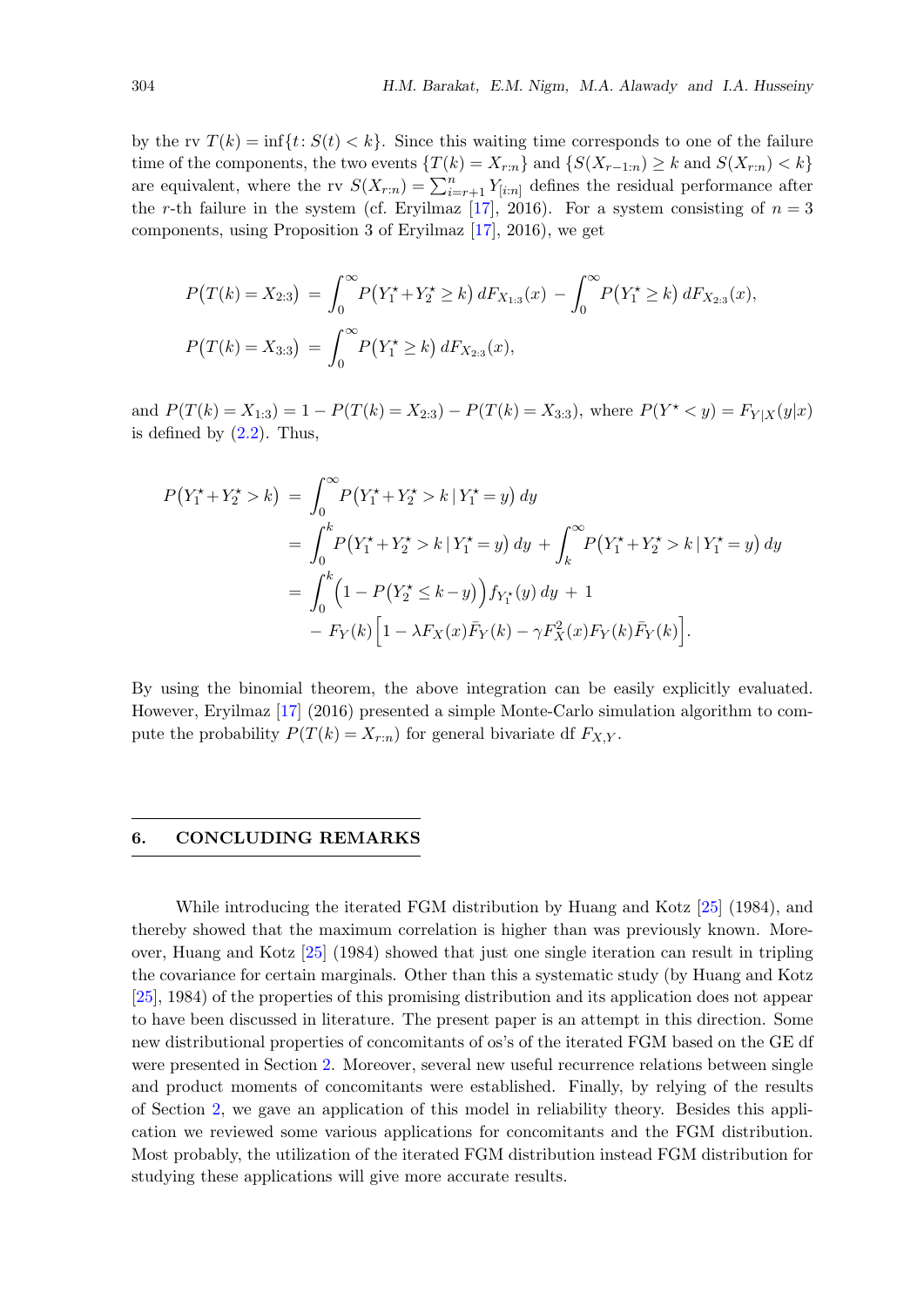#### ACKNOWLEDGMENTS

The authors are grateful to the Editor in Chief, Professor M. Ivette Gomes, and the referees for suggestions and comments that improved the presentation substantially.

### REFERENCES

- <span id="page-14-4"></span>[1] Ahsanullah, M. (2009). Records and concomitants, Bull. Malays. Math., 32(2), 101–117.
- <span id="page-14-5"></span>[2] Ahsanullah, M. and Shakil, M. (2013). Characterizations of Rayleigh distribution based on order statistics and record values, Bull. Malays. Math. Sci. Soc., 36(3), 625–635.
- <span id="page-14-6"></span>[3] Ahsanullah, M.; Shakil, M. and Kibria, G.M. (2013). A note on a characterization of Gompeertz–Verhulst distribution, *J. of Statist. Theory and Appl.*, **13**(1), 17–26.
- <span id="page-14-7"></span>[4] AL-HUSSAINI, E.K. and AHSANULLAH, M. (2015). Exponentiated Distributions, Atlantis Studies in Probability and Statistics, Atlantis Press, Paris.
- <span id="page-14-0"></span>[5] ARNOLD, B.C.; BALAKRISHNAN, N. and NAGARAJA, H.N. (1998). *Records*, Wiley Series in Probability and Statistics, Wiley, New York.
- <span id="page-14-9"></span>[6] BARAKAT, H.M.; NIGM, E.M. and SYAM, A.H. (2018). Concomitants of order statistics and record values from Bairamov–Kotz–Bekci FGM bivariate-generalized exponential distribution, Filomat Journal, 32(9), 3313–3324.
- <span id="page-14-8"></span>[7] BARAKAT, H.M.; NIGM, E.M. and SYAM, A.H. (2019). Concomitants of ordered variables from Huang–Kotz FGM type bivariate generalized exponential distribution, Bull. Malays. Math. Sci. Soc., 42, 337–353.
- <span id="page-14-10"></span>[8] BDAIR, O.M. and RAQAB, M.Z. (2014). Mean residual life of k-th records under double monitoring, *Bull. Malays. Math. Sci. Soc.*, **37**(2), 457-464.
- <span id="page-14-11"></span>[9] Begum, A.A. and Khan, A.H. (2000). Concomitants of order statistics from Marshall and Olkin's bivariate Weibull distribution, Calcutta Statist. Assoc. Bul., 50, 65–70.
- <span id="page-14-14"></span>[10] Chacko, M. and Thomas, P.Y. (2008). Estimation of a parameter of Morgenstern type bivariate exponential distribution by ranked set sampling, Ann. Ins. Statist. Math., 60, 301– 318.
- <span id="page-14-15"></span>[11] Chacko, M. and Thomas, P.Y. (2009). Estimation of parameters of Morgenstern type bivariate logistic distribution by ranked set sampling, J. of Indian Soc. of Agricultural Statist., 63, 77–83.
- <span id="page-14-13"></span>[12] Chen, Z.; Bai, Z. and Sinha, B.K. (2004). Ranked Set Sampling, Theory and Applications, Lecture Notes in Statistics, Springer, New York.
- <span id="page-14-1"></span>[13] DAVID, H.A. (1973). Concomitants of order statistics, Bull. of Inter. Statist. Inst., 45(2), 295–300.
- <span id="page-14-2"></span>[14] DAVID, H.A. and NAGARAJA, H.N. (1998). Concomitants of order statistics. In "Order Statistics: Theory & Methods" (N. Balakrishnan and C.R. Rao, Eds.), Elsevier, Amsterdam, pp. 487– 513.
- <span id="page-14-3"></span>[15] DAVID, H.A. and NAGARAJA, H.N. (2003). Order Statistics, John Wiley Sons, Inc.
- <span id="page-14-12"></span>[16] Domma, F. and Giordano, S. (2016). Concomitants of m-generalized order statistics from generalized Farlie–Gumbel–Morgenstern distribution family, J. of Comp. Appl. Math., 294, 413–435.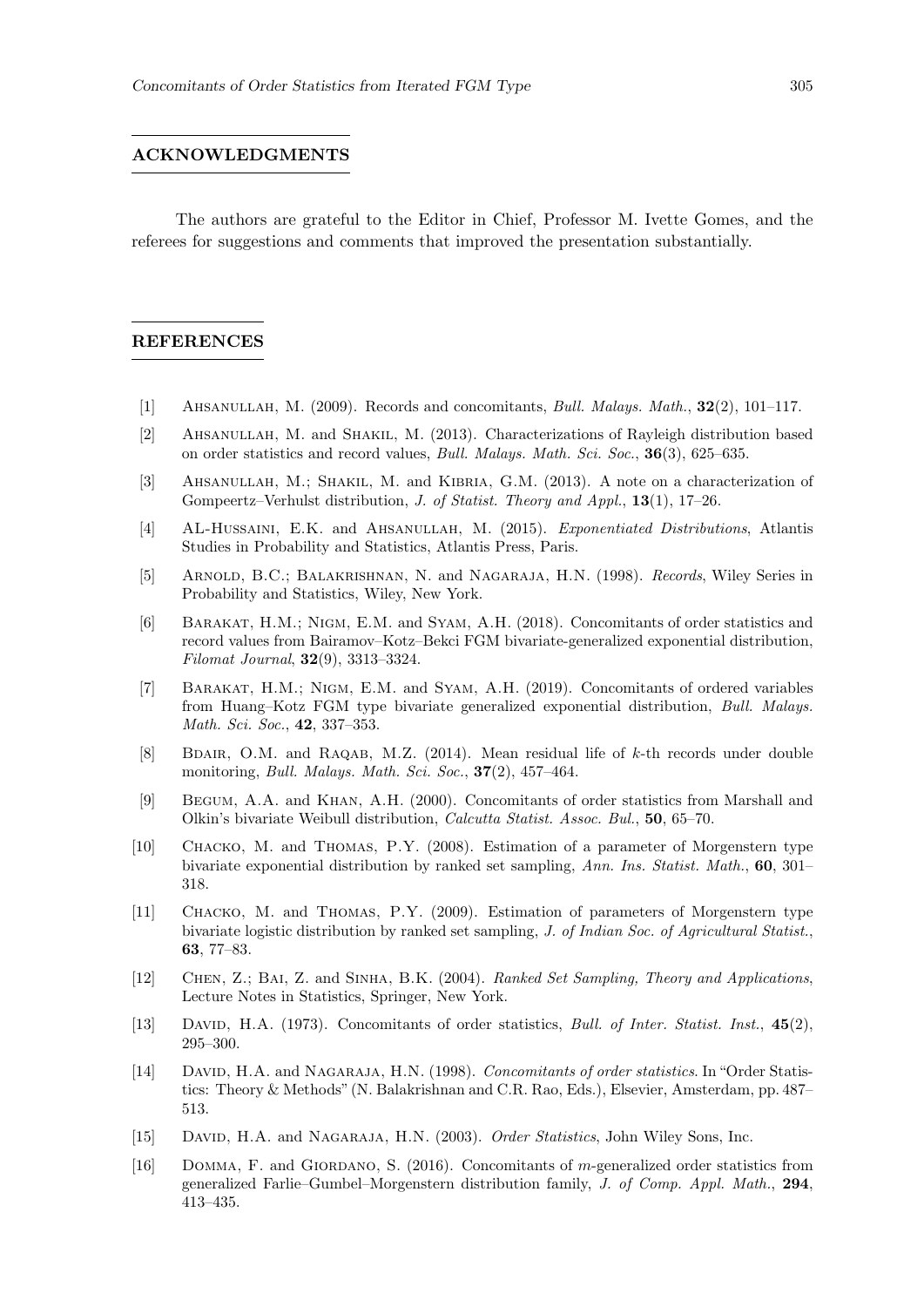- <span id="page-15-20"></span>[17] Eryilmaz, S. (2016). On an application of concomitants of order statistics, Comm. in Statist. – Theory and Meth.,  $45(19)$ ,  $5628-5636$ .
- <span id="page-15-3"></span>[18] Farlie, D.J.G. (1960). The performance of some correlation coefficients for a general bivariate distribution, Biometrica, 47, 307–323.
- <span id="page-15-9"></span>[19] Galambos, J. (1987). The Asymptotic Theory of Extreme Order Statistics, Krieger, FL (2nd Edn.).
- <span id="page-15-2"></span>[20] GUMBEL, E.J. (1960). Bivariate exponential distributions, J. Amer. Statist. Assoc., 55, 698– 707.
- <span id="page-15-6"></span>[21] GUPTA, R.D. and KUNDU, D. (1999). Generalized exponential distributions, Austral.  $\&$  New Zealand J. Statist., 41, 173–188.
- <span id="page-15-0"></span>[22] HANIF, S. (2007). Concomitants of order random variables, Ph.D. Thesis, National College of Business Administration & Economics, Labore.
- <span id="page-15-18"></span>[23] HLUBINKA, D. and KOTZ, S. (2010). The generalized FGM distribution and its application to stereology of extremes, Appl. of Math., 55, 495–512.
- <span id="page-15-10"></span>[24] Houchens, R.L. (1984). Record Value Theory and Inference, ProQuest LLC, Ann Arbor.
- <span id="page-15-4"></span>[25] HUANG, J.S. and KOTZ, S. (1984). Correlation structure in iterated Farlie–Gumbel– Morgenstern distributions, Biometrika, 71(3), 633–636.
- <span id="page-15-5"></span>[26] HUANG, J.S. and KOTZ, S. (1999). Modifications of the Farlie–Gumbel–Morgenstern distributions. A tough hill to climb, Metrika, 49, 135–145.
- <span id="page-15-17"></span>[27] Jung, Y.S.; Kim, J.M. and Kim, J. (2008). New approach of directional dependence in exchange markets using generalized FGM copula function, *Comm. in Statist. – Sim. and Comp.*, 37, 772–788.
- <span id="page-15-14"></span>[28] Lesitha, G. and Thomas, P.Y. (2013). Estimation of the scale parameter of a log-logistic distribution, Metrika, 76, 427–448.
- <span id="page-15-1"></span>[29] Morgenstern, D. (1956). Einfache Beispiele zweidimensionaler Verteilungen, Mitt. Math. Stat, 8, 234–235.
- <span id="page-15-15"></span>[30] Paul, J. and Thomas, P.Y. (2017). Concomitant record ranked set sampling, Comm. in *Statist.* – *Theory and Meth.*,  $46(19)$ ,  $9518-9540$ .
- <span id="page-15-13"></span>[31] Philip, A. and Thomas, P.Y. (2015). On concomitants of order statistics arising from the extended Farlie–Gumbel–Morgenstern bivariate logistic distribution and its application in estimation, Statistical Method., 25, 59–73.
- <span id="page-15-16"></span>[32] Philip, A. and Thomas, P.Y. (2017). On concomitants of order statistics and its application in defining ranked set sampling from Farlie–Gumbel–Morgenstern bivariate Lomax distribution, *JIRSS*, **16**(2), 67–95.
- <span id="page-15-12"></span>[33] SCARIA, J. (2003). Concomitants of order statistics from Morgenstern family, Ph.D. Thesis, Cochin University of Science and Technology, Cochin – 682 022, India.
- <span id="page-15-11"></span>[34] Scaria, J. and Thomas, B. (2014). Second order concomitants from the Morgenstern family of distributions, J. App. Statist. Science, 21, 63–76.
- <span id="page-15-19"></span>[35] Sheikhi, A. and Tata, M. (2013). The exact joint distribution of concomitants of order statistics and their order statistics under normality, REVSTAT, 11(2), 121–134.
- <span id="page-15-7"></span>[36] TAHMASEBI, S. and BEHBOODIAN, J. (2012). Shannon information for concomitants of generalized order statistics in Farlie–Gumbel–Morgenstern (FGM) family, Bull. Malays. Math. Sci. Soc.,  $35(4)$ ,  $975-981$ .
- <span id="page-15-8"></span>[37] Tahmasebi, S. and Jafari, A.A. (2014). Estimators for the parameter mean of Morgenstern type bivariate generalized exponential distribution using ranked set sampling, SORT, 38(2), 161–180.